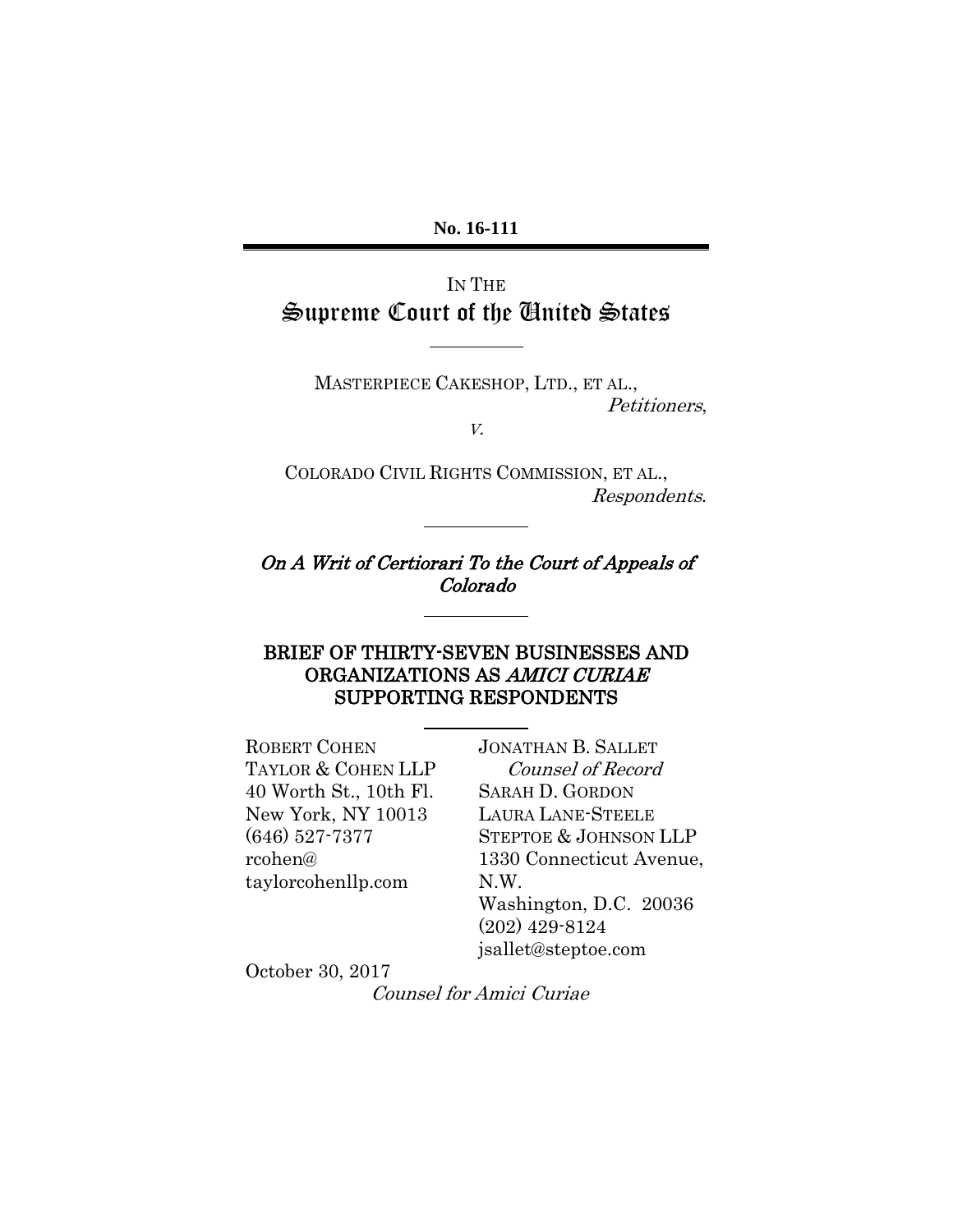## TABLE OF CONTENTS

| I.   |           |                                                                                                                                                                                         |  |
|------|-----------|-----------------------------------------------------------------------------------------------------------------------------------------------------------------------------------------|--|
| II.  |           |                                                                                                                                                                                         |  |
| III. |           |                                                                                                                                                                                         |  |
|      | A.        | PETITIONERS' PROPOSED SPEECH-<br>BASED EXEMPTIONS TO LAWS OF<br>GENERAL APPLICABILITY ARE<br><b>OVERLY BROAD AND DIFFICULT TO</b>                                                       |  |
|      | <b>B.</b> | PETITIONERS' POSITION ON<br>SPEECH-BASED EXEMPTIONS<br>WOULD CREATE CONFUSION IN                                                                                                        |  |
|      | C.        | ACCEPTING PETITIONERS'<br>POSITION THAT BUSINESSES ARE<br><b>ENDORSING THE MESSAGE OF THE</b><br>CUSTOMER WHEN PROVIDING<br><b>EXPRESSIVE GOODS OR SERVICES</b><br>WOULD DISRUPT AMICIS |  |
|      | D.        | SPEECH AND RELIGIOUS-BASED<br>EXEMPTIONS WOULD CREATE<br>HOLES IN NON-DISCRIMINATION<br>LAWS THAT MAY SUBJECT AMICIS<br>EMPLOYEES TO DISCRIMINATION<br>INSIDE AND OUTSIDE OF THE        |  |
|      |           |                                                                                                                                                                                         |  |
|      |           |                                                                                                                                                                                         |  |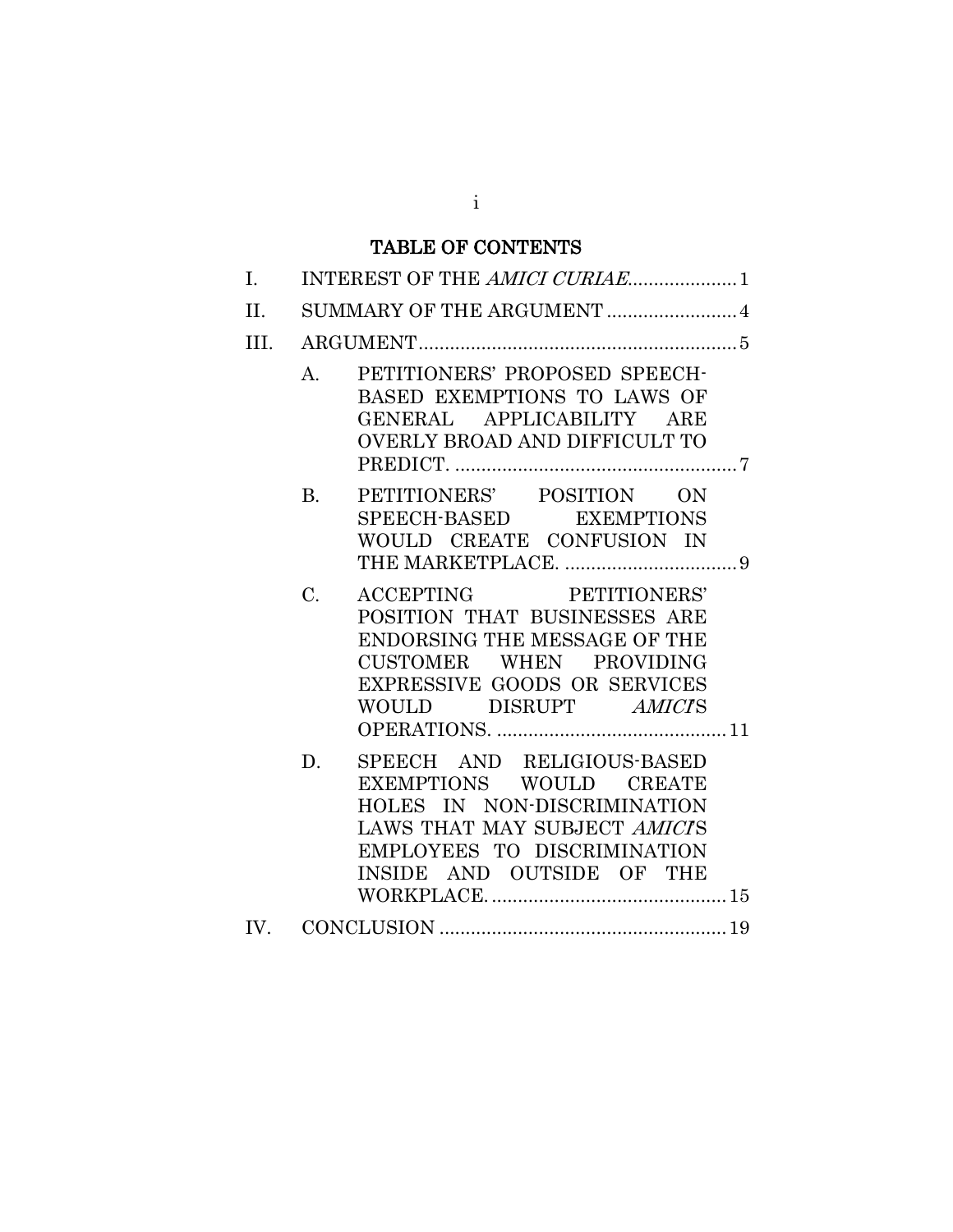## TABLE OF AUTHORITIES

**CASES** 

# Page(s)

| Craig v. Masterpiece Cakeshop Inc.,                                         |
|-----------------------------------------------------------------------------|
| Craig v. Masterpiece Cakeshop, Inc.,<br>CR 2013-008 (Colo. Office of Admin. |
| Heart of Atlanta Motel Inc. v. United<br><i>States,</i>                     |
| Newman v. Piggie Park Enters., Inc.,                                        |
| Newman v. Piggie Park Enters., Inc.,                                        |
| United States v. Munoz-Flores,                                              |
| Vieth v. Jubelirer,                                                         |
| <b>OTHER AUTHORITIES</b>                                                    |
| András Tilcsik, Pride and Prejudice:                                        |

| Andras Tilcsik, <i>Pride and Prejudice</i> . |
|----------------------------------------------|
| <b>Employment Discrimination Against</b>     |
| Openly Gay Men in the United                 |
| <i>States, 117 AM. J. SOCIOLOGY 586</i>      |
|                                              |
|                                              |

ii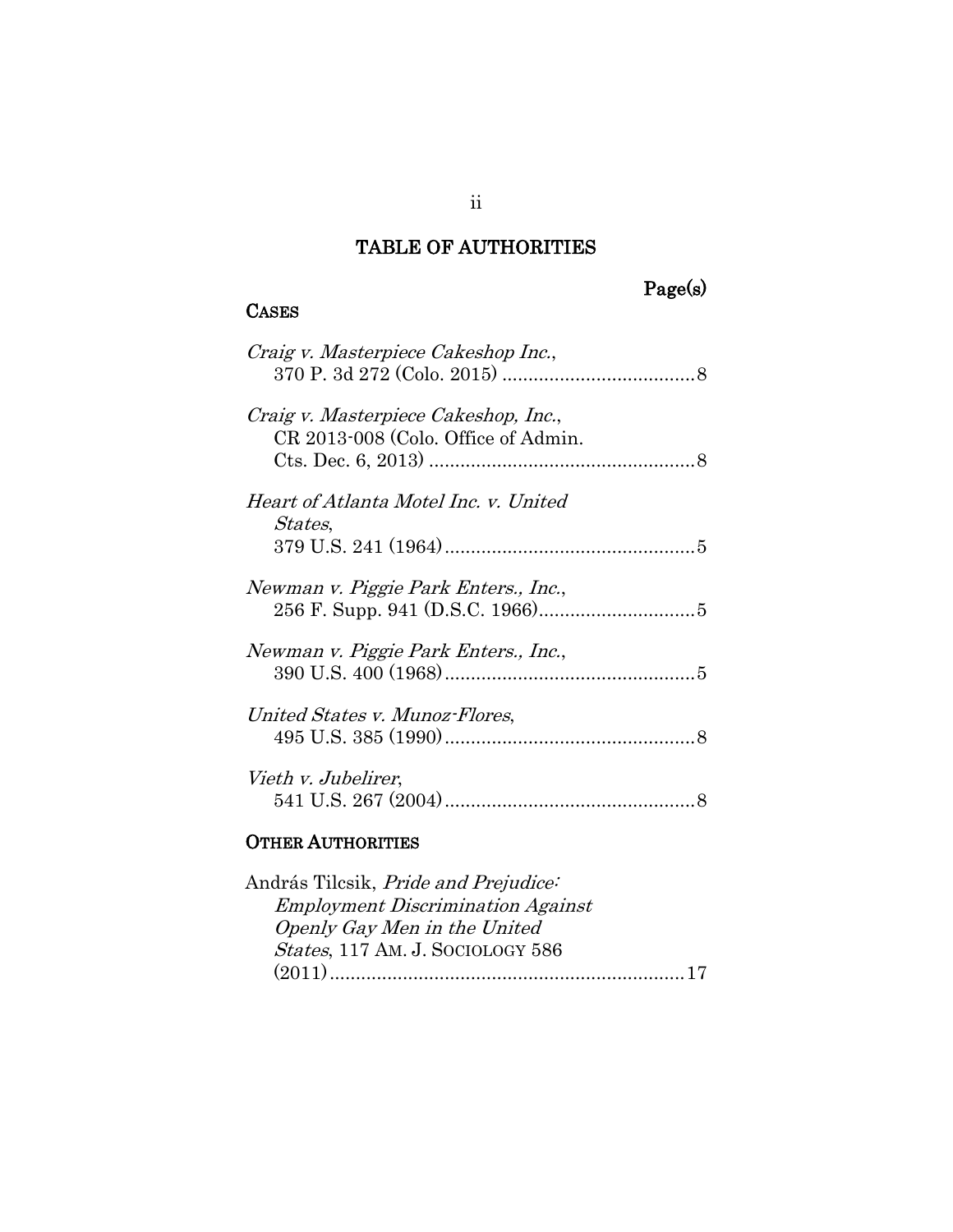| Christopher Lamb, Robinson Made                                         |
|-------------------------------------------------------------------------|
| History in Florida Before He Made                                       |
| History in Brooklyn, HUFFINGTON                                         |
|                                                                         |
| Credit Suisse ESG Research, LGBT:                                       |
|                                                                         |
| Crosby Burns, The Costly Business of<br>Discrimination CTR. FOR AM.     |
|                                                                         |
|                                                                         |
| Feng Li & Venky Nagar, <i>Diversity and</i>                             |
| Performance, 59 MGMT. SCI. 529                                          |
|                                                                         |
| Global Diversity & Inclusion: Fostering<br>Innovation Through a Diverse |
|                                                                         |
| <i>Workforce</i> , FORBES INSIGHTS (July                                |
|                                                                         |
| Human Rights Campaign Foundation,                                       |
| Corporate Equality Index 2017                                           |
|                                                                         |
|                                                                         |
| Iain MacNeil, Uncertainty in                                            |
| Commercial Law, 13 EDINBURGH L.                                         |
|                                                                         |
|                                                                         |
| Janell L. Blazovich et al., <i>Do Gay</i> -                             |
| Friendly Corporate Policies Enhance                                     |
| Firm Performance? (Apr. 2013)15                                         |

# iii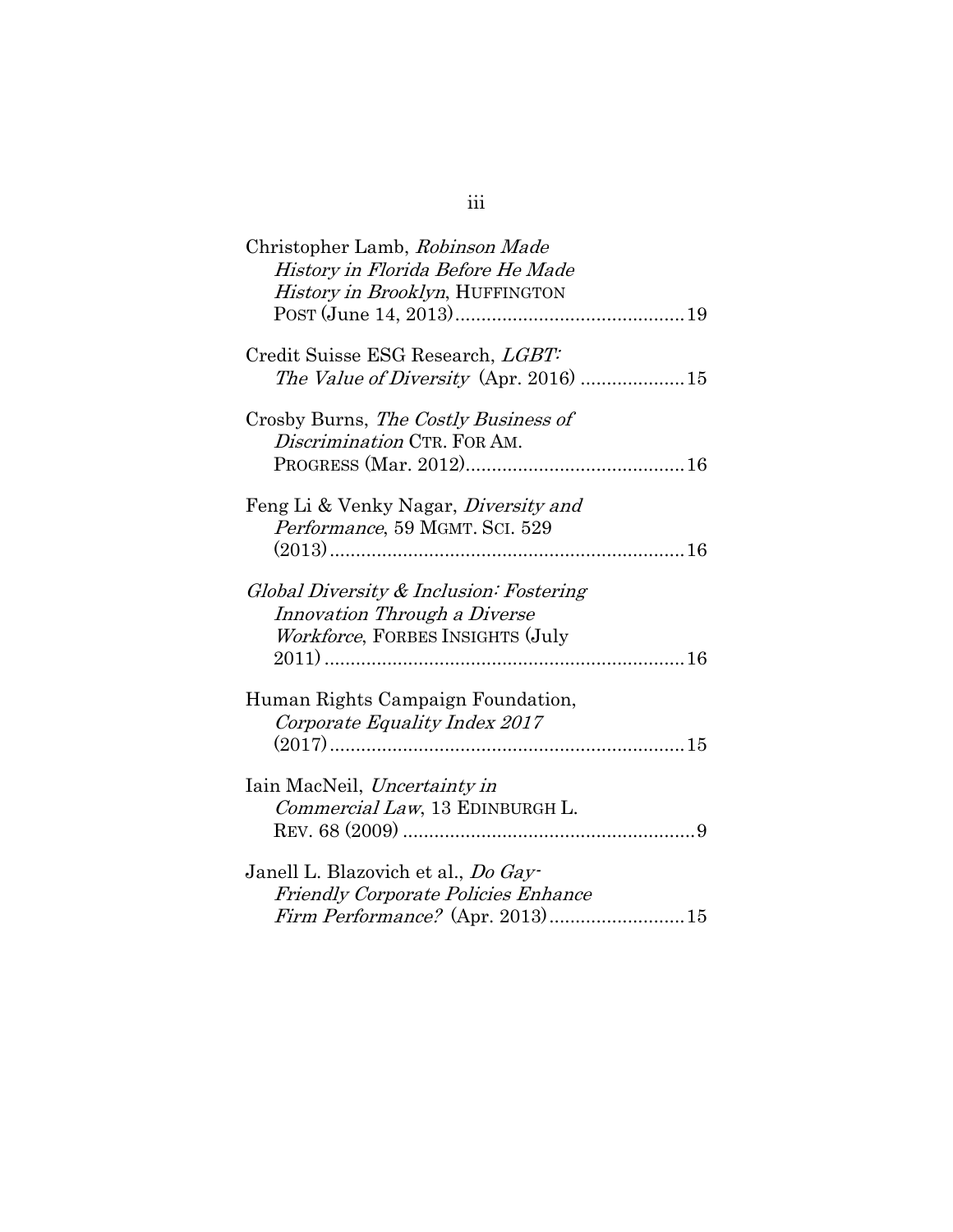| Jennifer C. Pizer et al., Evidence of  |
|----------------------------------------|
| Persistent and Pervasive Workplace     |
| Discrimination Against LGBT            |
| People: The Need for Federal           |
| Legislation Prohibiting                |
| Discrimination and Providing for       |
| Equal Employment Benefits, 45 LOY.     |
|                                        |
| John P. Hausknecht et al., Unit-Level  |
| Voluntary Turnover Rates and           |
| Customer Service Quality:              |
| Implications of Group Cohesiveness,    |
|                                        |
| Newcomer Concentration, and Size,      |
| 94 J. APPLIED PSYCH. 1068 (2009)  14   |
| Kenji Yoshino & Christie Smith,        |
| Uncovering Talent: A New Model of      |
| Inclusion, DELOITTE UNIV.              |
| LEADERSHIP CTR. (Dec. 2013) 16         |
| M. V. Lee Badgett et al., The Business |
| <i>Impact of LGBT-Supportive</i>       |
|                                        |
| Workplace Policies, WILLIAMS INST.     |
|                                        |
| Richard H. Fallon, Jr., Judicially     |
| Manageable Standards and               |
| Constitutional Meaning, 119 HARV.      |
|                                        |
|                                        |

iv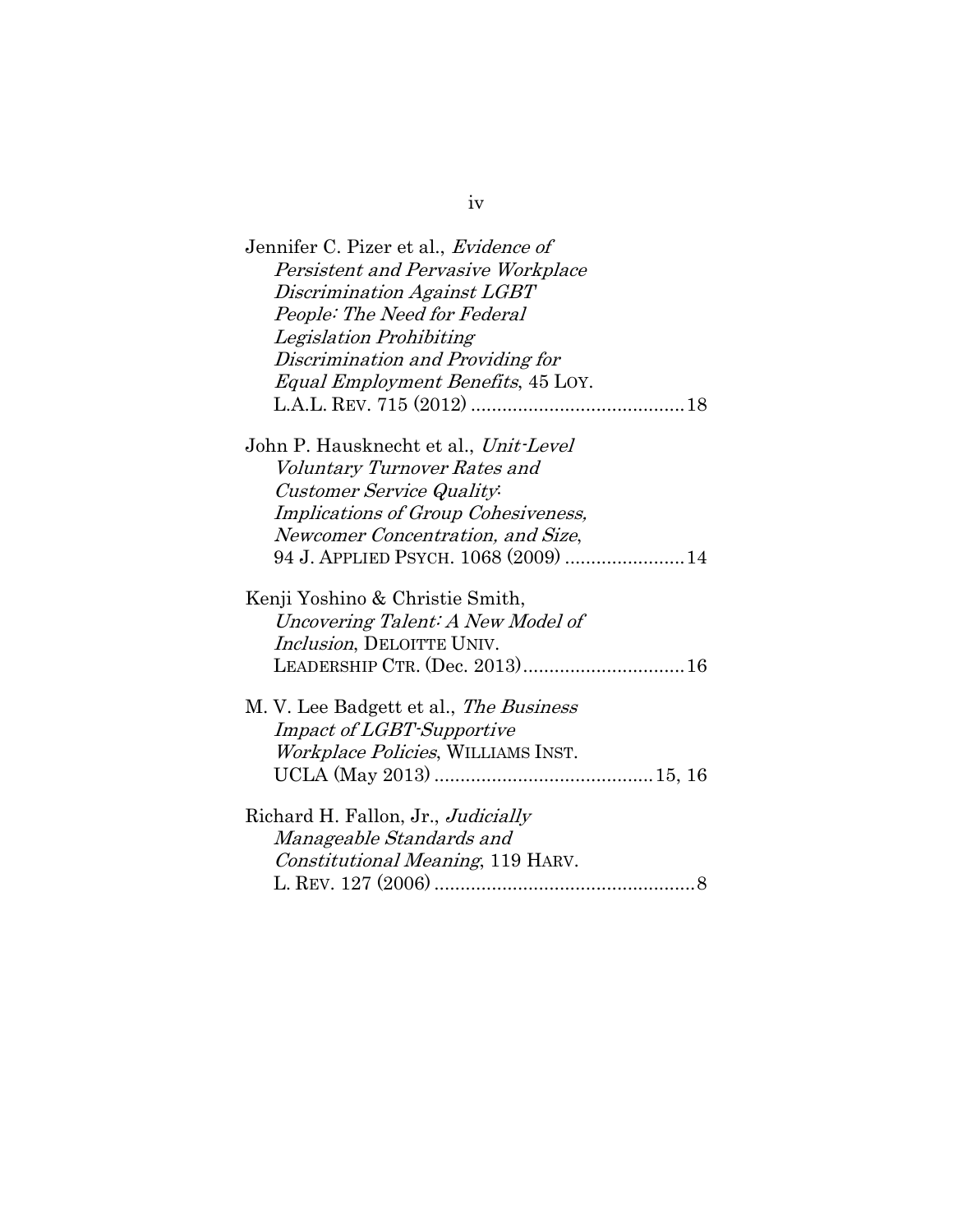| Roger Hallowell, The Relationships of<br><b>Customer Satisfaction, Customer</b><br>Loyalty, and Profitability: An<br><i>Empirical Study</i> , 7 INT'L J. SERV. |
|----------------------------------------------------------------------------------------------------------------------------------------------------------------|
| Sophia Kerby & Crosby Burns, The Top<br>10 Economic Facts of Diversity in<br><i>the Workplace, CTR. FOR AM.</i>                                                |
| Stress in America: The Impact of<br>Discrimination, AM. PSYCHOL. ASSN.                                                                                         |
| Sylvia Ann Hewlett, et al., <i>How</i><br>Diversity Can Drive Innovation,                                                                                      |
| Todd Sears, et al., Thinking Outside the<br>Closet: How Leaders Can Leverage<br><i>the LGBT Talent Opportunity, OUT</i>                                        |
| William D. Hawkland, <i>The Uniform</i><br>Commercial Code and the Civil                                                                                       |

v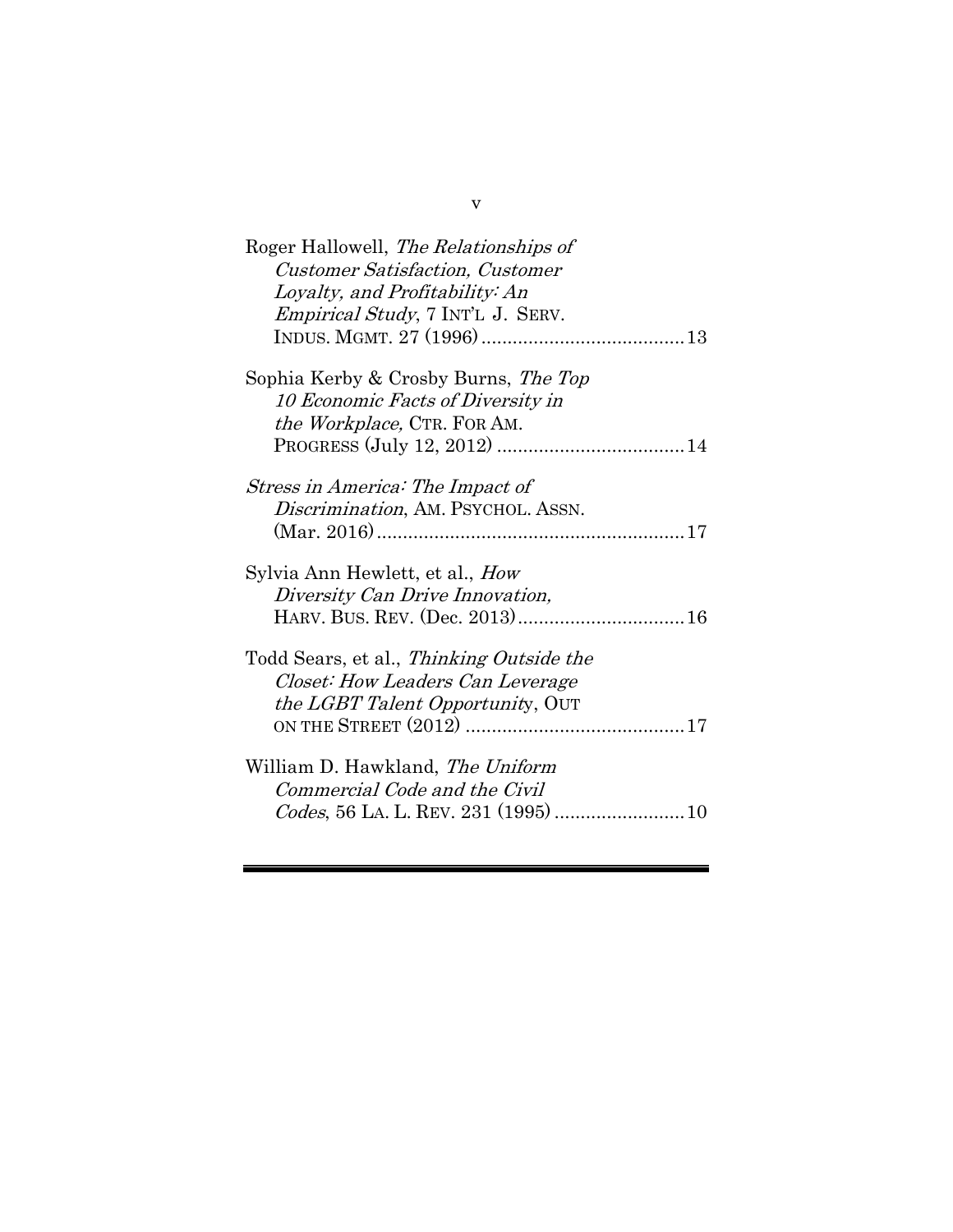### <span id="page-6-0"></span>I. INTEREST OF THE AMICI CURIAE

This brief is submitted with the written consent of all parties pursuant to Rule 37.3(a).<sup>1</sup>

Amici include companies from a wide variety of industries, including technology, materials, airline, financial services, consumer products, apparel, hoteliers, service providers, and retailers.

Amici share a belief that non-discrimination laws ensure all Americans are treated with dignity and respect. Non-discrimination laws also improve profitability, productivity, and creativity in the workplace. The broad and ill-defined exemptions from non-discrimination laws proposed by Petitioners will burden amici and their employees. Petitioners' positions will create uncertainty and impose unnecessary costs and administrative complexities on employers. Commerce will also be disrupted if businesses are required to interrogate their customers when providing goods or services to ensure businesses are not adopting or endorsing a message with which they disagree. Moreover, *amici* 

<sup>1</sup> Blanket letters of consent from Petitioners and Respondent, Colorado Civil Rights Commission, to the filing of amicus briefs have been lodged with the Clerk. Ria Tabacco Mar, counsel of record for Respondents Charlie Craig ("Craig") and David Mullins ("Mullins") consented to the filing of this amicus brief on behalf of Respondents Craig and Mullins. Pursuant to Supreme Court Rule 37.6, counsel for amici state that no counsel for any party authored this brief in whole or in part, and no person or entity other than *amici* made a monetary contribution intended to fund preparation or submission of this brief.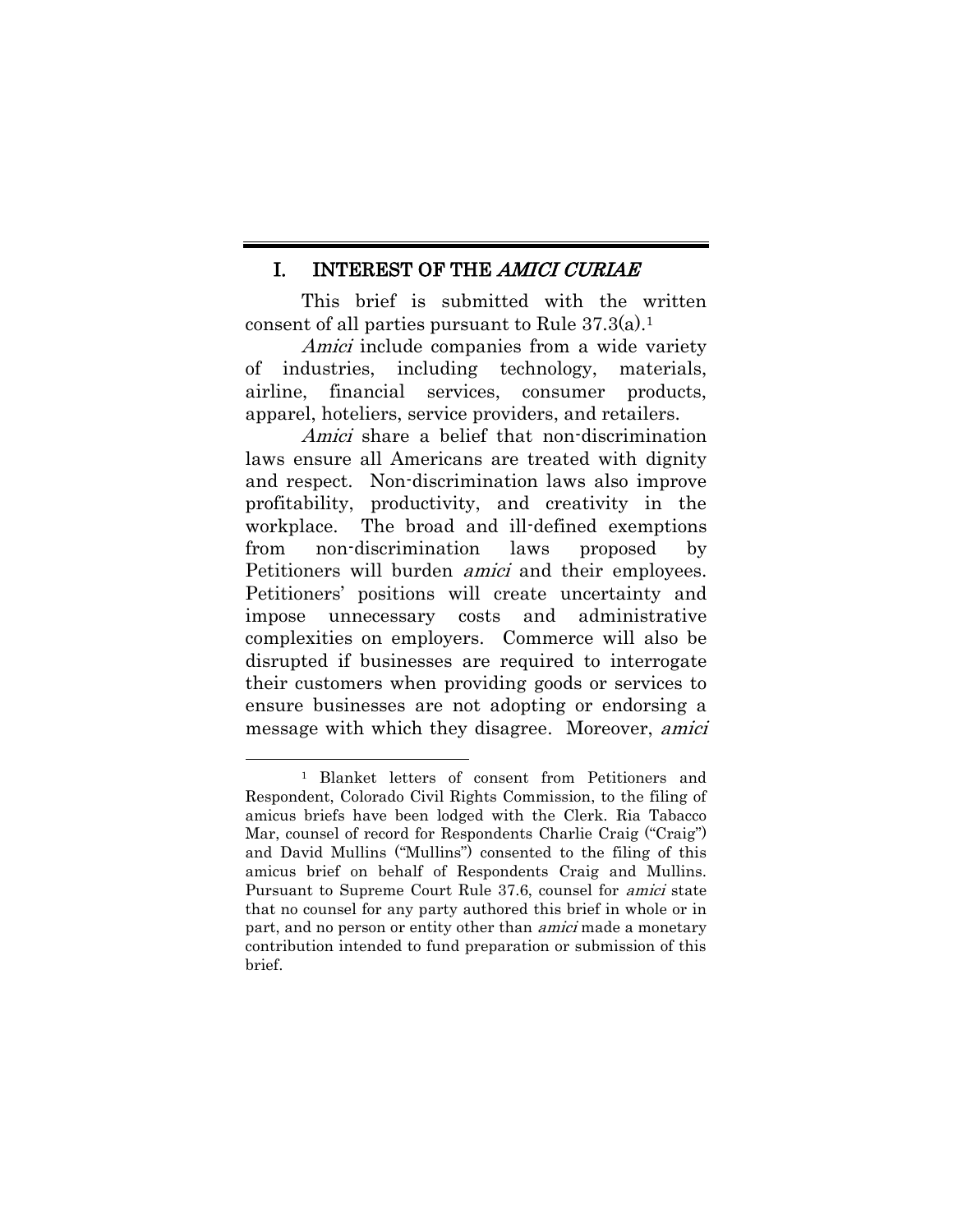will be unable to rely on state non-discrimination laws to ensure their employees are treated fairly as they consume goods and services either as members of the community or as employees. Smooth, predicable, and efficient business transactions may be disrupted if businesses decline to serve *amici's* employees on either speech or religious grounds.

Amici want to serve customers of all identities, beliefs, and backgrounds. The only prerequisite to conducting business is, and should continue to be, whether the customer can meet the business's requirements for purchase: whether the customer has the financial capacity to purchase the good or service and whether the customer can abide by any necessary contractual obligations. Customers' personal beliefs are and should remain irrelevant to whether they can transact with a business.

Amici submit this brief to advise the Court of the adverse impacts the Petitioners' proposed rule are likely to cause for amici, other employers, and their employees.

 The businesses and organizations joining this brief, also listed in the attached Appendix, are: Affirm, Inc.; Airbnb, Inc.; Amalgamated Bank; Amazon.com, Inc.; American Airlines; Apple; Ben & Jerry's Homemade Inc.; Choice Hotels, International; Cisco Systems, Inc.; Citigroup Inc.; Deutsche Bank; Glassdoor, Inc.; Intel Corporation; John Hancock; Levi Strauss & Co.; Linden Research, Inc.; Lyft Inc.; Marriott International, Inc.; MassMutual; Mitchell Gold + Bob Williams; MongoDB, Inc.; National Gay & Lesbian Chamber of Commerce; NIO U.S.; PayPal Holdings, Inc.; Pfizer Inc; Postmates Inc; PricewaterhouseCoopers LLP;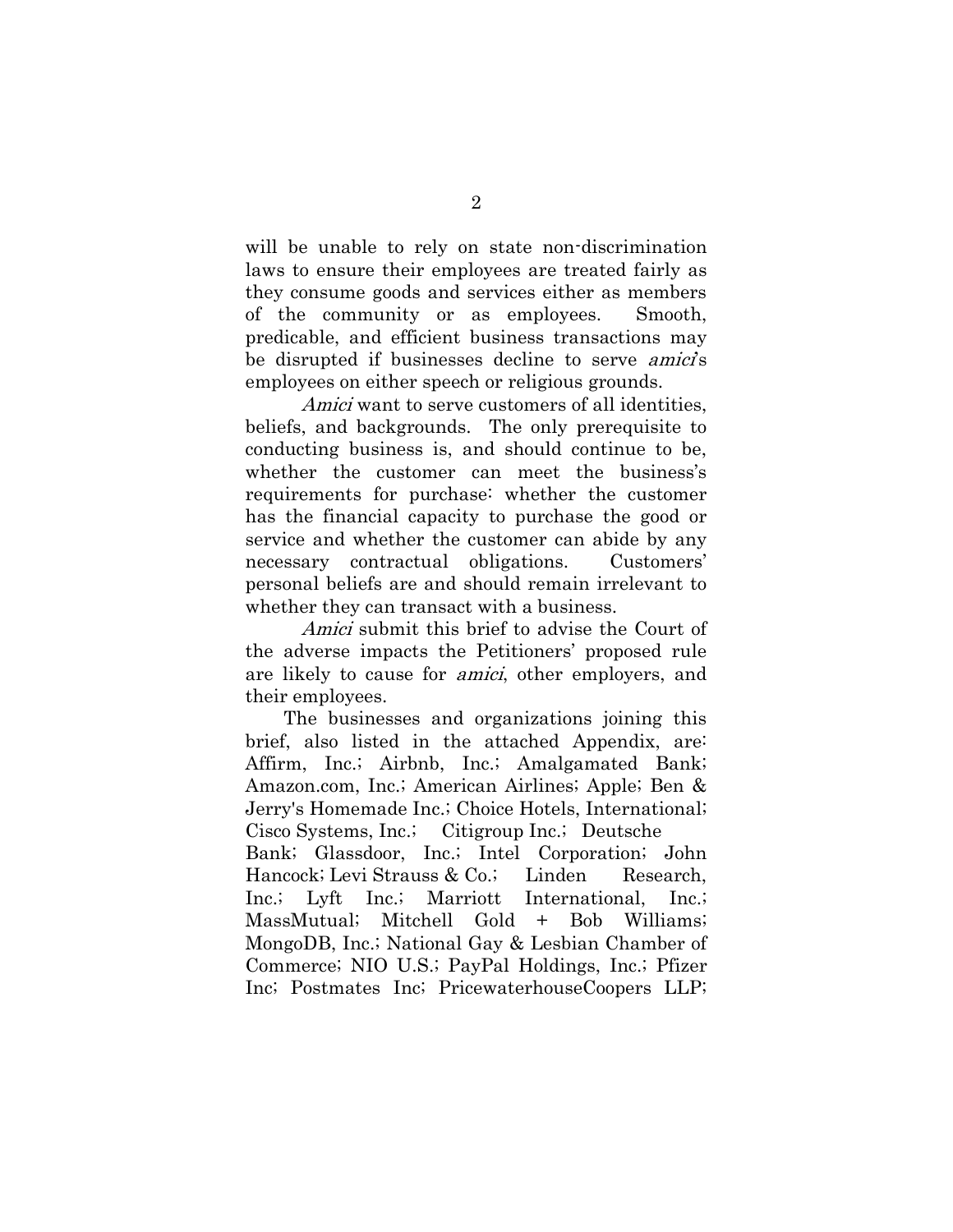Prudential Financial, Inc.; Replacements, Ltd.; salesforce.com, inc.; SurveyMonkey; The Estée Lauder Companies; Uber Technologies, Inc.; Uber Technologies, Inc.; WeddingWire, Inc.; Weebly, Inc.; Witeck Communications; and Yelp Inc..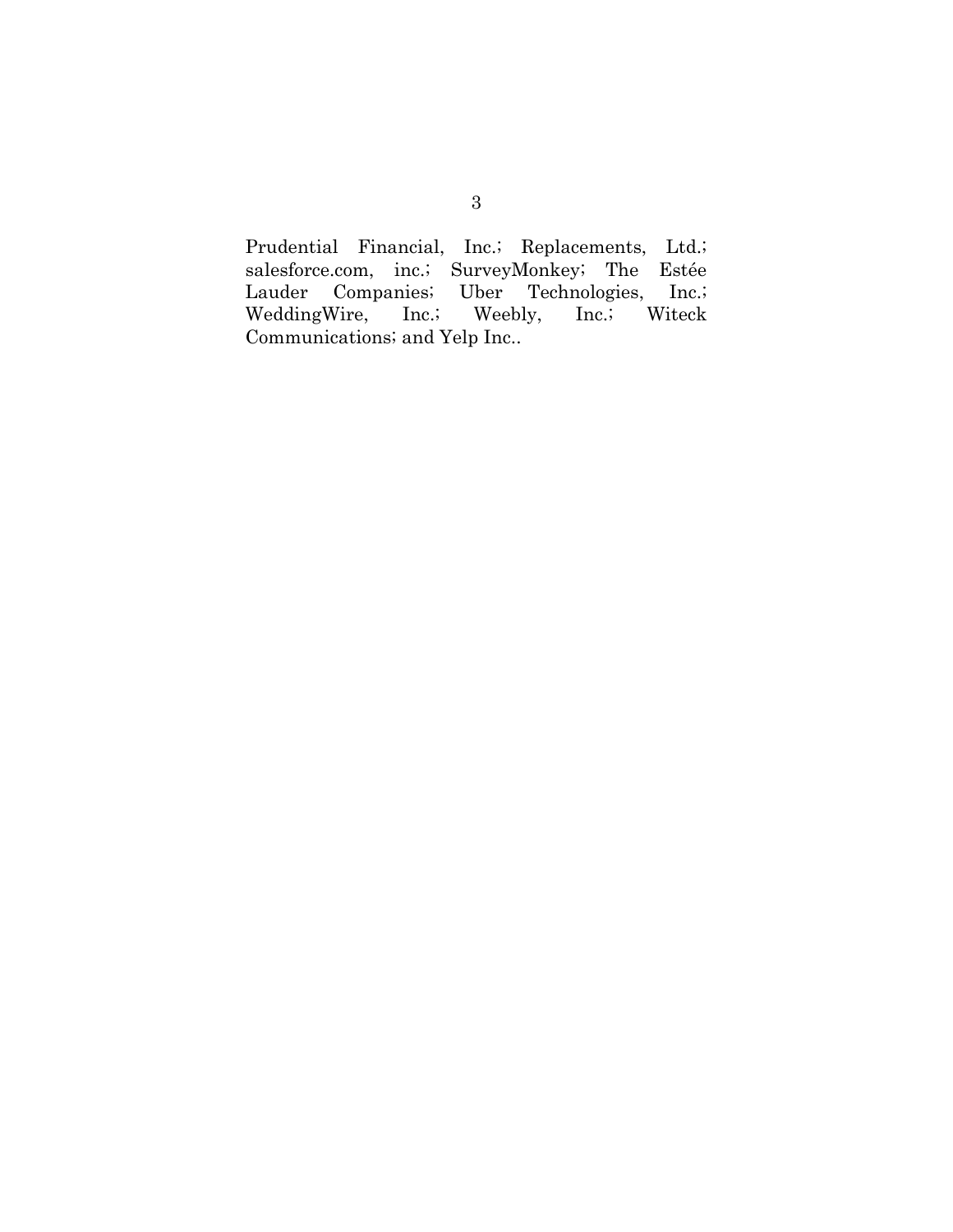#### <span id="page-9-0"></span>II. SUMMARY OF THE ARGUMENT

A ruling for the Petitioners will disrupt the smooth and orderly flow of *amici*'s business and undercut *amici*'s efforts to safeguard their employees from discrimination. First, the Petitioners' proposed exemption from non-discrimination laws based on businesses' provision of expressive goods and services is not administrable for lower courts and, as relevant here, the business community. To determine whether the *amici*'s business partners can opt out of non-discrimination laws on speech grounds, amici would be forced to decide whether certain goods and services are as expressive as baking a cake. Making such determinations is both difficult and resource-consuming for *amici*. Additionally, the adoption of Petitioners' position, a position that assumes the expressive message of a good or service belongs to the business, would require amici to interrogate their customers to ensure *amici* are not accidentally endorsing a message or event with which they do not agree.

Moreover, permitting speech- or religiousbased exemptions to non-discrimination laws would substantially weaken these laws and, in turn, would make *amici's* employees more vulnerable to discrimination. They would be subject to increased discrimination as customers in their own communities and while performing their jobs. Discrimination negatively affects employees' morale and the ability of *amici* to operate their businesses as efficiently as possible. Indeed, if *amici*'s employees can be denied goods and services from other businesses simply because of employees' identities, amici will be unable to conduct business smoothly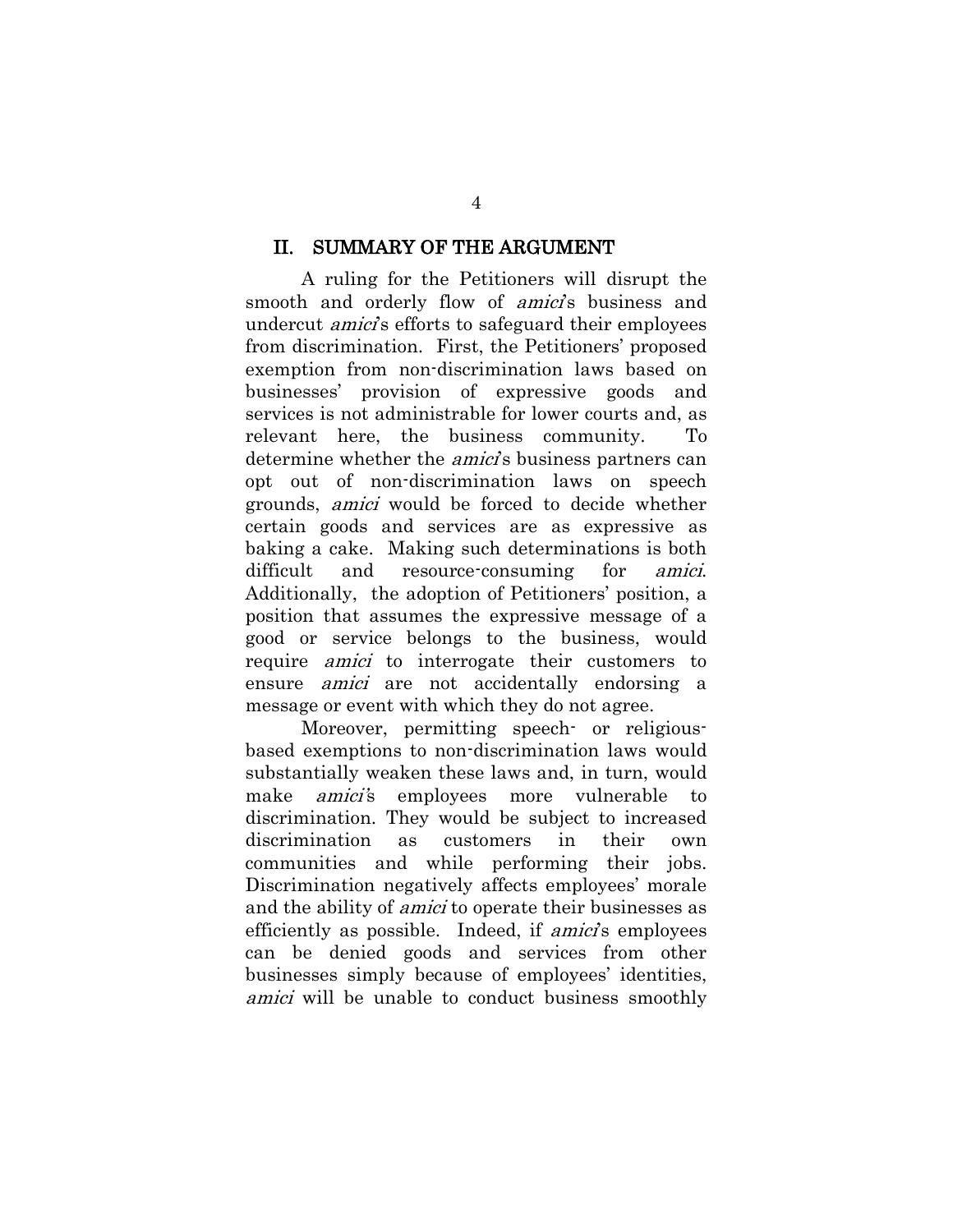and predictably. Non-discrimination laws benefit amici's businesses and reflect the policies and values amici have worked hard to instill in their own corporate cultures. A ruling for the Petitioners will negatively affect both.

#### <span id="page-10-0"></span>III. ARGUMENT

Fifty-three years ago, in Heart of Atlanta Motel Inc. v. United States, 379 U.S. 241 (1964), this Court recognized the "deprivation of personal dignity" experienced by individuals when they are denied "equal access to public establishments," and held that business proprietors could not refuse service to individuals based on their racial identity. Id. at 250, 262. Again, in Newman v. Piggie Park Enters., Inc., 390 U.S. 400 (1968),<sup>2</sup> this Court reiterated the importance of laws prohibiting discrimination in places of public accommodations. There, this Court affirmed the lower court's holding that the owner of a barbeque restaurant did not have a constitutional right under the First Amendment to refuse service to African-Americans "upon the ground that to do so would violate his sacred religious beliefs." Newman v. Piggie Park Enters., Inc., 256 F. Supp. 941, 945 (D.S.C. 1966), aff'd in relevant part and rev'd in part on other grounds, 377 F.2d 433 (4th Cir. 1967).

<sup>2</sup> The question presented before the Court was whether a claimant who receives an injunction under the Civil Rights Act of 1964 should be able to obtain reasonable attorneys' fees. The Court did not directly address the constitutional question. Id. at 401.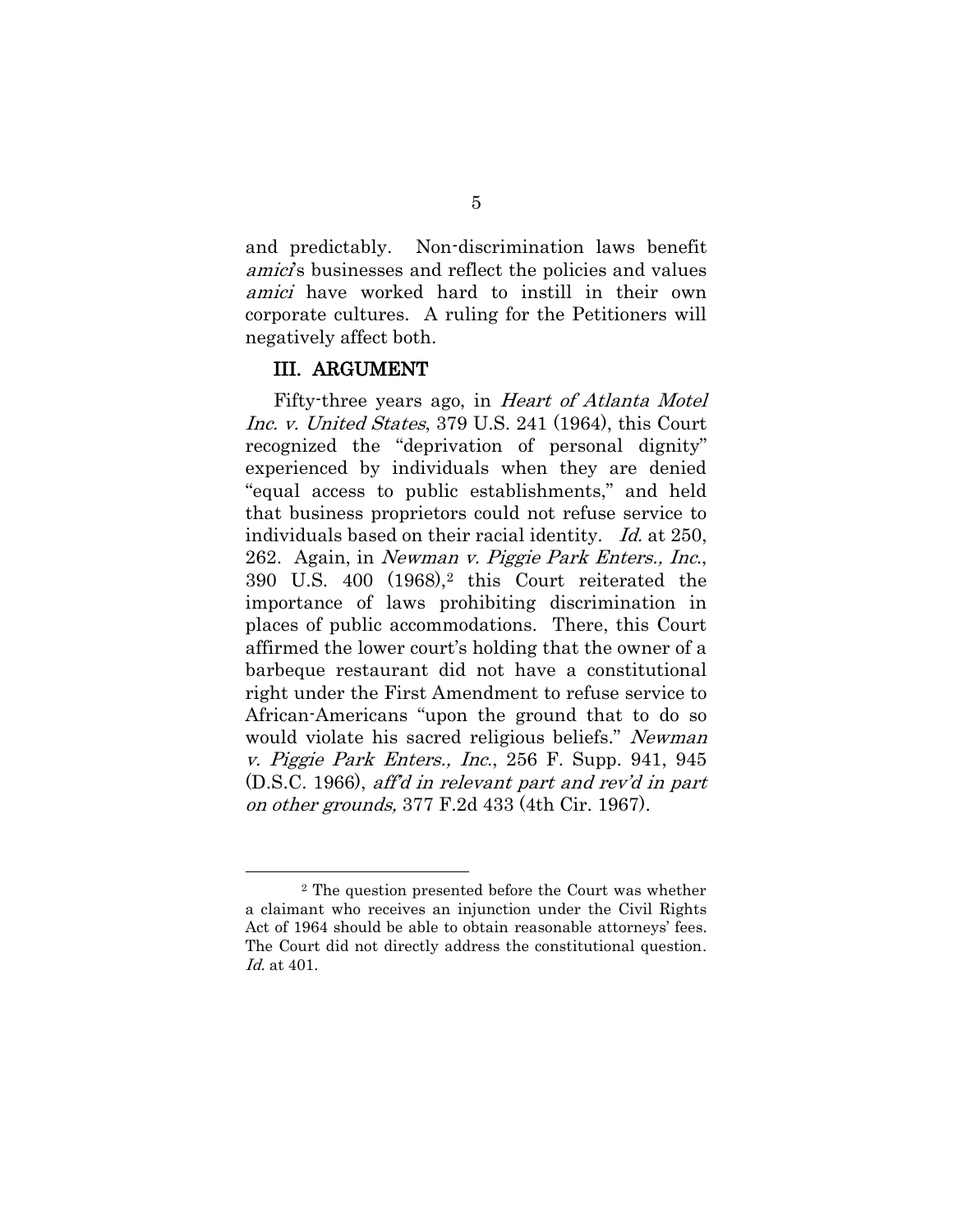Amici value non-discrimination laws, which ensure all Americans are treated with respect and dignity. Amici have an interest in this Court continuing to uphold the ability of governments to enforce nondiscrimination laws. They also have an interest in this Court rejecting arguments that the First Amendment exempts some businesses from complying with those laws. Indeed, amici have adopted their own non-discrimination policies, not solely to preserve the dignity of their customers and employees, but also because these policies are beneficial to profitability, productivity, and creativity. See infra Section D.

Beyond *amici*'s general interest in maintaining the efficacy of non-discrimination laws, amici are concerned about the potential effects on their businesses if this Court adopts the Petitioners' constitutional interpretation. The Petitioners' position on expression and expressive conduct would create difficult-to-predict possible exemptions to nondiscrimination laws and laws of general applicability. Such uncertainty regarding these exemptions is problematic for amici because amici would have difficulty predicting whether businesses with which they wish to partner create expressive goods or provide expressive services that would entitle them to an exemption from generally applicable laws. Moreover, a ruling that makes the customer's expressive message synonymous with the business's message would require *amici* to engage in intrusive and awkward interactions with their customers.

Not only are amici concerned with the administrability problems Petitioners' proposed rule would create, they are troubled by the number of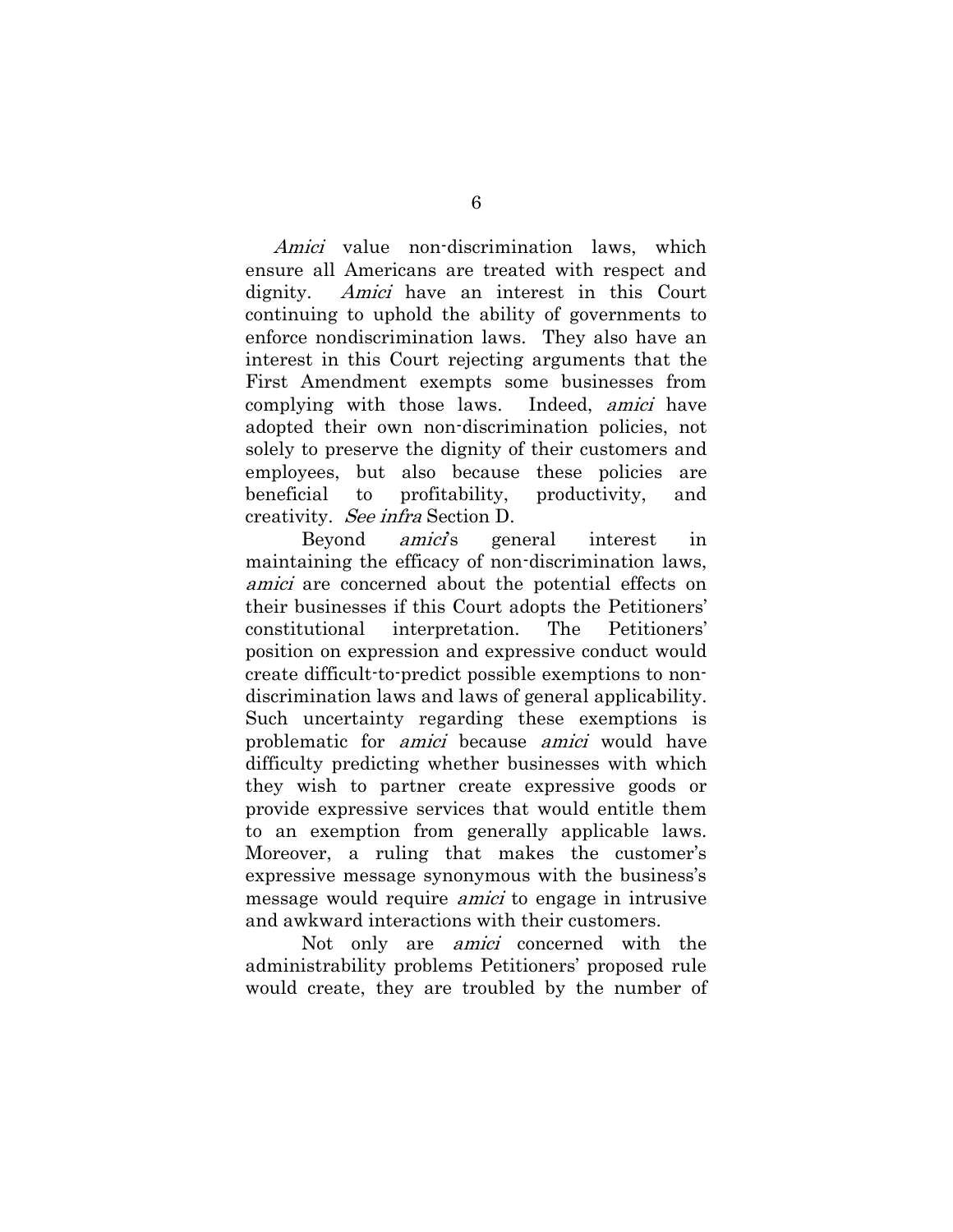exemptions to non-discrimination laws that would exist if the Court were to accept Petitioners' positions. The weakening of non-discrimination laws via speech- and religious-based exemptions will harm *amici* and their employees by potentially subjecting employees to increased discrimination (1) as they purchase goods and services in their own communities, which undercuts *amici*'s own nondiscrimination polices and negatively impacts employee morale and productivity; and (2) when conducting business as a part of their job, which would disrupt the smooth and efficient flow of *amici's* operations.

## <span id="page-12-0"></span>A. Petitioners' Proposed Speech-Based Exemptions to Laws of General Applicability are Overly Broad and Difficult To Predict.

Amici are concerned that an adoption of the Petitioners' argument regarding expression and expressive conduct could result in numerous and difficult-to-predict exemptions to state nondiscrimination laws and other neutral laws of general applicability.<sup>3</sup> These unpredictable exemptions would have negative effects on *amici's* business operations and profits. A lack of clarity in

l

<sup>3</sup> Petitioners' proposed rule is not limited to nondiscrimination laws. Rather, it would permit First Amendment exemptions to any neutral law of general applicability. Under Petitioners' proposed rule, for example, businesses could exempt themselves from health and safety regulations on speech or religious grounds.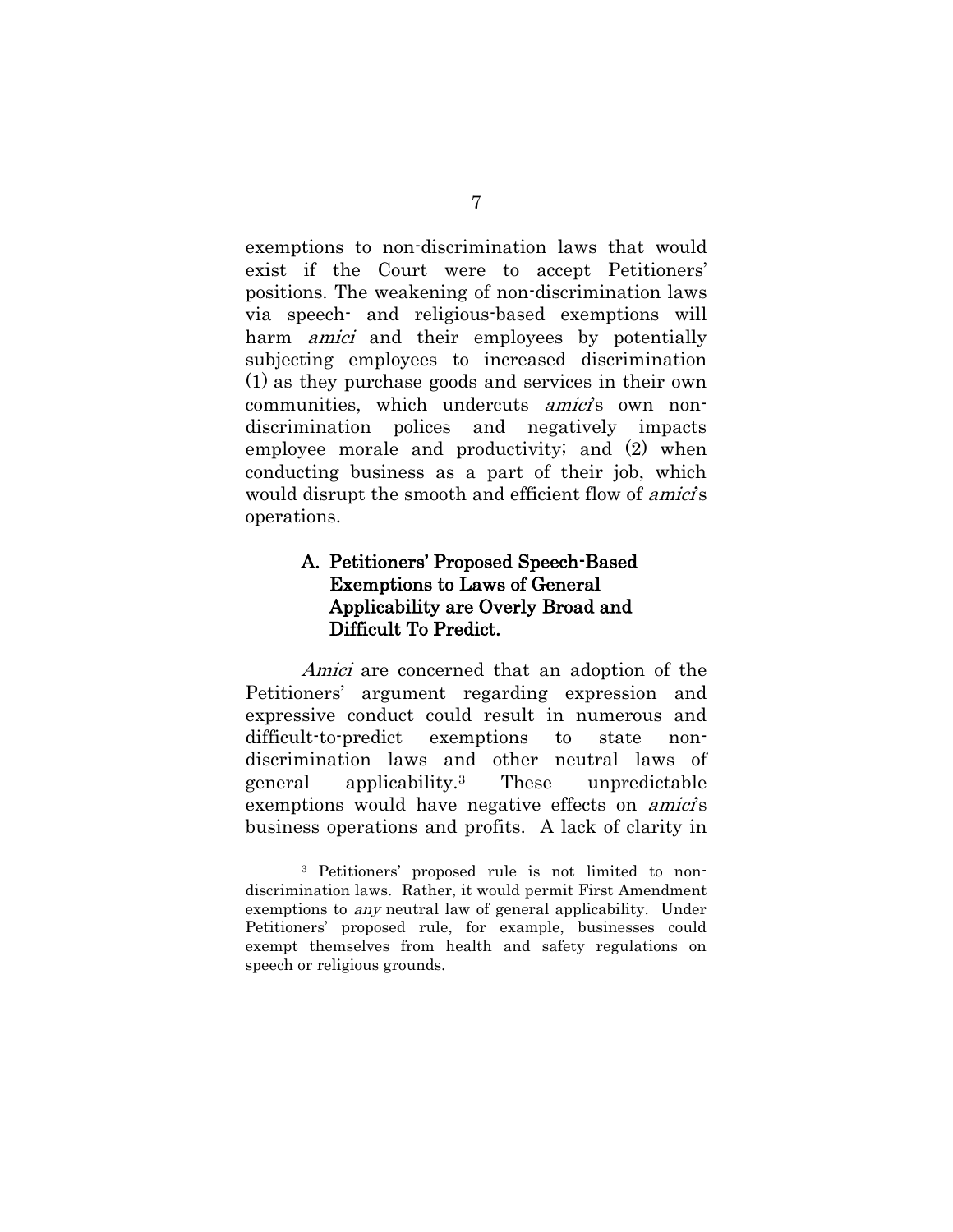the application of the law imposes significant costs on businesses.

Adopting Petitioners' arguments would create unpredictable exemptions to laws of general applicability because Petitioners' position on what qualifies as expression or expressive conduct is broad and ambiguous. It is undisputed that Petitioner Phillips refused to bake a cake for the Respondents without any information about the cake they desired.4 Thus, the mere act of baking a cake is expressive in Petitioners' view.

Administering such an unwieldy position on speech-based exemptions to generally applicable laws would be challenging for lower courts and the business community alike.<sup>5</sup> To apply Petitioners'

<sup>4</sup> See Craig v. Masterpiece Cakeshop Inc., 370 P. 3d 272, 276 (Colo. 2015) ("[Respondents] requested that Phillips design and create a cake to celebrate their same-sex wedding. Phillips declined . . . . [Respondents] promptly left Masterpiece without discussing with Phillips any details of their wedding cake."); Craig v. Masterpiece Cakeshop, Inc., CR 2013-008, 64a-65a (Colo. Office of Admin. Cts. Dec. 6, 2013) ("The whole conversation between Phillips and [Respondents] was very brief, with no discussion between the parties about what the cake would look like.").

<sup>5</sup> The Court considers the administrability of its holding when deciding constitutional questions, and it should in this case as well. See Vieth v. Jubelirer, 541 U.S. 267 (2004) (finding an Equal Protection claim regarding gerrymandering nonjusticiable because the Court could not find a judicially manageable standard); United States v. Munoz-Flores, 495 U.S. 385, 395-96 (1990) (recognizing the need for courts to develop judicially manageable standards); see generally Richard H. Fallon, Jr., Judicially Manageable Standards and Constitutional Meaning, 119 HARV. L. REV. 127 (2006).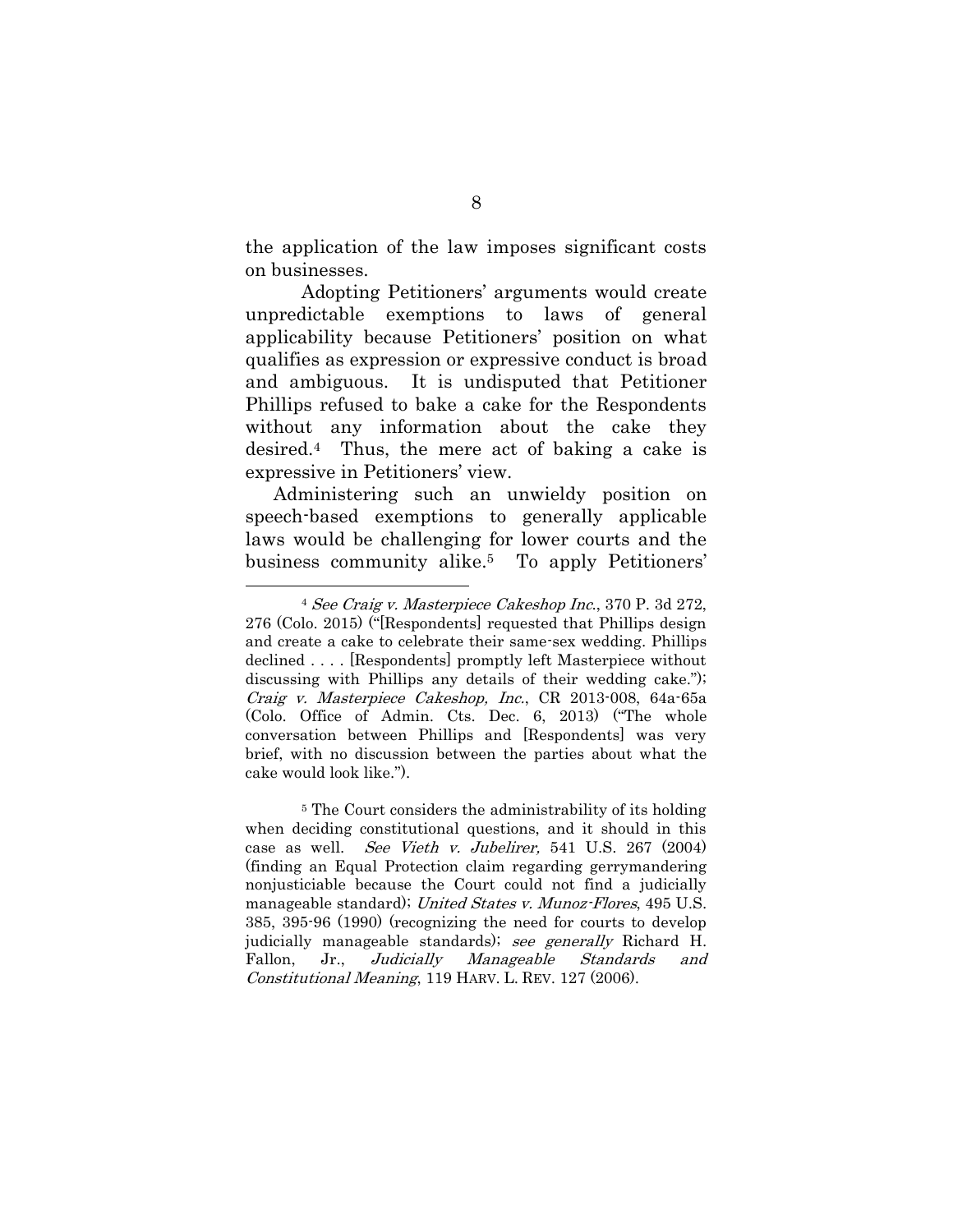constitutional interpretation, one would need to determine whether certain conduct is as expressive as baking a cake from scratch—regardless of the appearance of the cake. Adopting such a broad definition of expression or expressive conduct could result in a multitude of business activities potentially being expressive. For example, designing a website, editing photos, interior decorating, landscaping, hair styling, practicing medicine, or authoring an appellate brief all could qualify as expressive. Or not. The boundaries of expression or expressive conduct are simply too amorphous under Petitioners' position.

Amici believe that the opportunity for such frequent and unpredictable exemptions from nondiscrimination laws and other laws of general applicability will affect *amici*'s daily operations, profitability, employee relations, and customer service.

## <span id="page-14-0"></span>B. Petitioners' Position on Speech-Based Exemptions Would Create Confusion in the Marketplace.

Petitioners' position on exemptions to nondiscrimination laws based on expression or expressive conduct will make it difficult for amici to predict when discrimination will be permissible.6 In

<sup>&</sup>lt;sup>6</sup> Amici, and the business community in general, value certainty and predictability when conducting commercial transactions, which are shaped through and facilitated by legal rules. See Iain MacNeil, Uncertainty in Commercial Law, 13 EDINBURGH L. REV. 68, 69 (2009) ("It is often said that business (Continued …)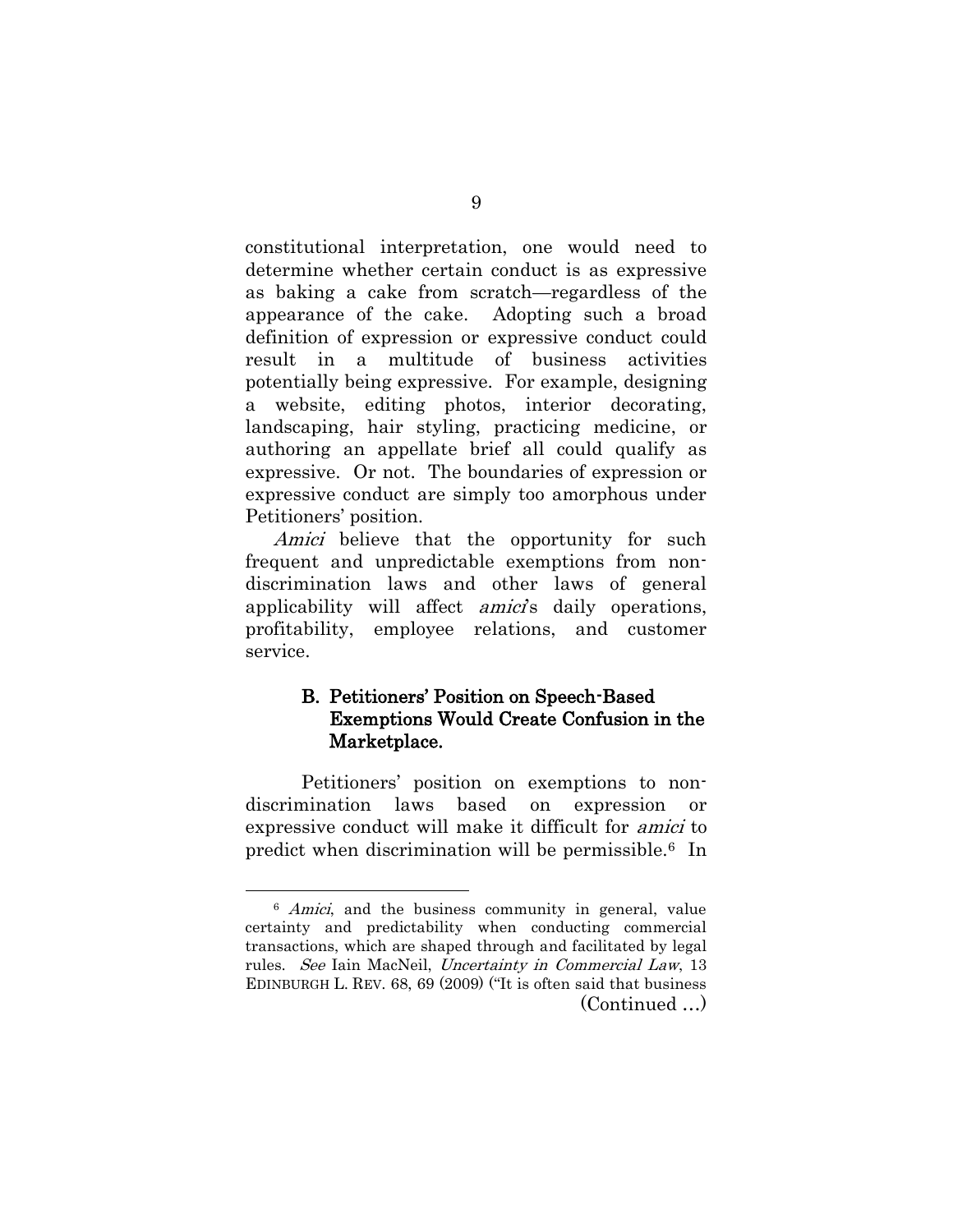other words, amici and other businesses will face challenges in determining whether certain vendors provide expressive goods or services because the boundaries of Petitioners' view of expression and expressive conduct are ill-defined. This confusion regarding which companies can opt out of generally applicable laws will disrupt business by creating unpredictability in the marketplace.

Consider the following examples. A Muslimowned company is seeking a clothing designer to create uniforms for its staff. First, the company would need to determine whether designing uniforms qualifies as expressive under the Petitioners' desired ruling and thus, whether a business could opt out of non-discrimination laws. If the company assumes that creating uniforms is expressive, it must then vet different design companies. That vetting would require the company to expend resources and engage in awkward discussions to determine if the uniform companies were willing to serve Muslim people, or whether doing so would (in their view) infringe on their First Amendment rights.

The same confusion could ensue for a womanowned company seeking flower arrangements for a presentation. The company would not know whether arranging flowers would be considered expressive

l

activity is facilitated by legal certainty."); see also William D. Hawkland, The Uniform Commercial Code and the Civil Codes, 56 LA. L. REV. 231, 231 (1995) (discussing how the Uniform Commercial Code was intended to create uniformity and certainty).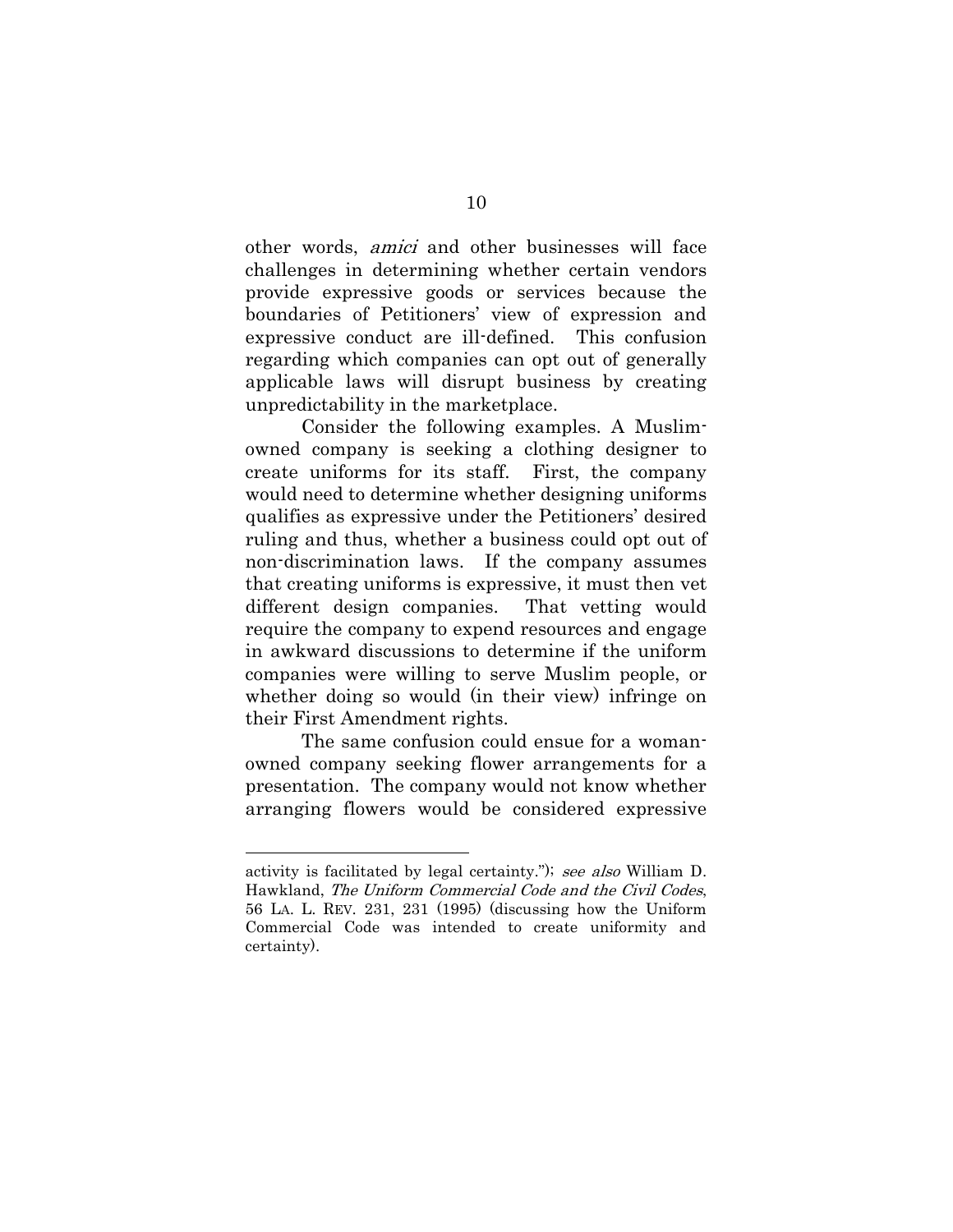and, if so, whether a shop may refuse to serve the company because it believes that women should not be engaged in business. An African American-owned business could, under Petitioners' rule, experience the same difficulties in revamping its landscape design. If landscape design were considered expressive, a design company could refuse to work on the business's property under Petitioners' rule to avoid conveying a message of support for African Americans.

Amici cannot operate effectively under such uncertainty. Companies would be forced to spend time, money, and resources determining whether another company will decline to work with them. A holding for the Petitioners would require *amici* to either run the risk of being denied goods or services, or create and maintain an administrative system to (try) to assess whether each and every vendor with which they wish to conduct business: (1) engages in expressive conduct or (2) will decline to provide their expressive goods or services to amici. The number of companies with which amici transact business means that such assessments will increase costs, create administrative burdens, and divert resources from *amici*'s core business operations.

## <span id="page-16-0"></span>C. Accepting Petitioners' Position that Businesses are Endorsing the Message of the Customer When Providing Expressive Goods or Services Would Disrupt Amici's Operations.

Petitioner Phillips refused to bake a wedding cake for the Respondents because he viewed the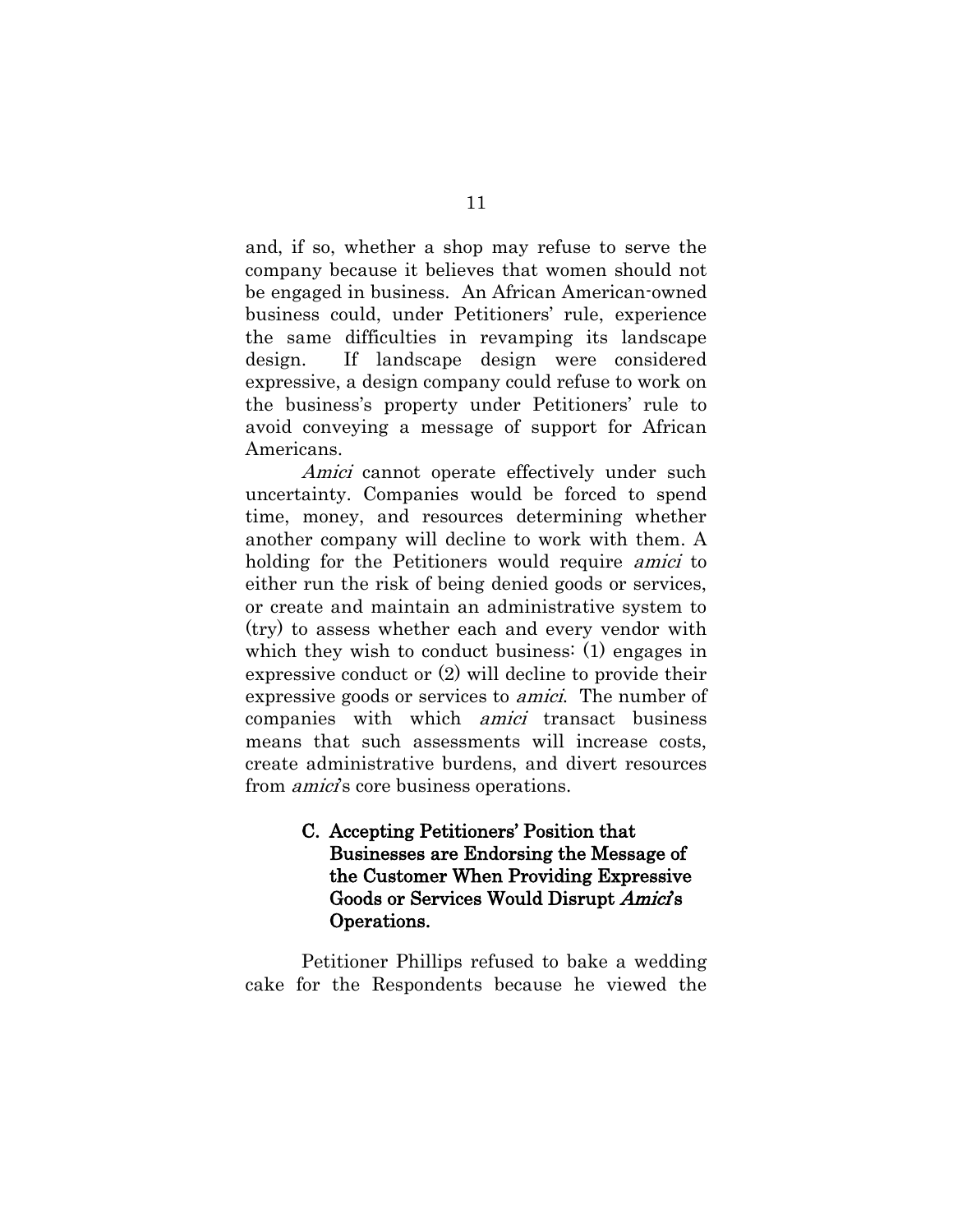mere act of baking a cake as endorsing the marriage of a same-sex couple. This argument assumes that the act of baking a cake and having it served at a same-sex wedding means Petitioner Phillips endorsed the couple's marriage. Under the Petitioners' theory of the case, Petitioner Phillips would have been endorsing same-sex marriage even if he baked the cake not knowing it was for a wedding involving a same-sex couple. The import of Petitioners' position—that a business's sale of expressive goods or services to a customer is an endorsement of that customer or their use of the products—would fundamentally change the way businesses would operate. Businesses would avoid associating with individuals or events with which they did not agree. This would wreak havoc on business operations.

As it stands now, consumers and the public in general do not assume that businesses open to the public have adopted or endorsed their customers or the end use of the goods and services they provide to them. Amici do not want this to change. The consequences arising from the premise that a business endorses its customers, their events, or their messages would create significant problems for the operation of business. To avoid being associated with individuals, groups, events, or messages with which they prefer not to be associated, businesses would expend resources to scrutinize and interrogate their customers about their lives and the planned use of the goods or services being sold. In addition to the expense associated with such a process, questioning customers in this way would create uncomfortable relations with customers, require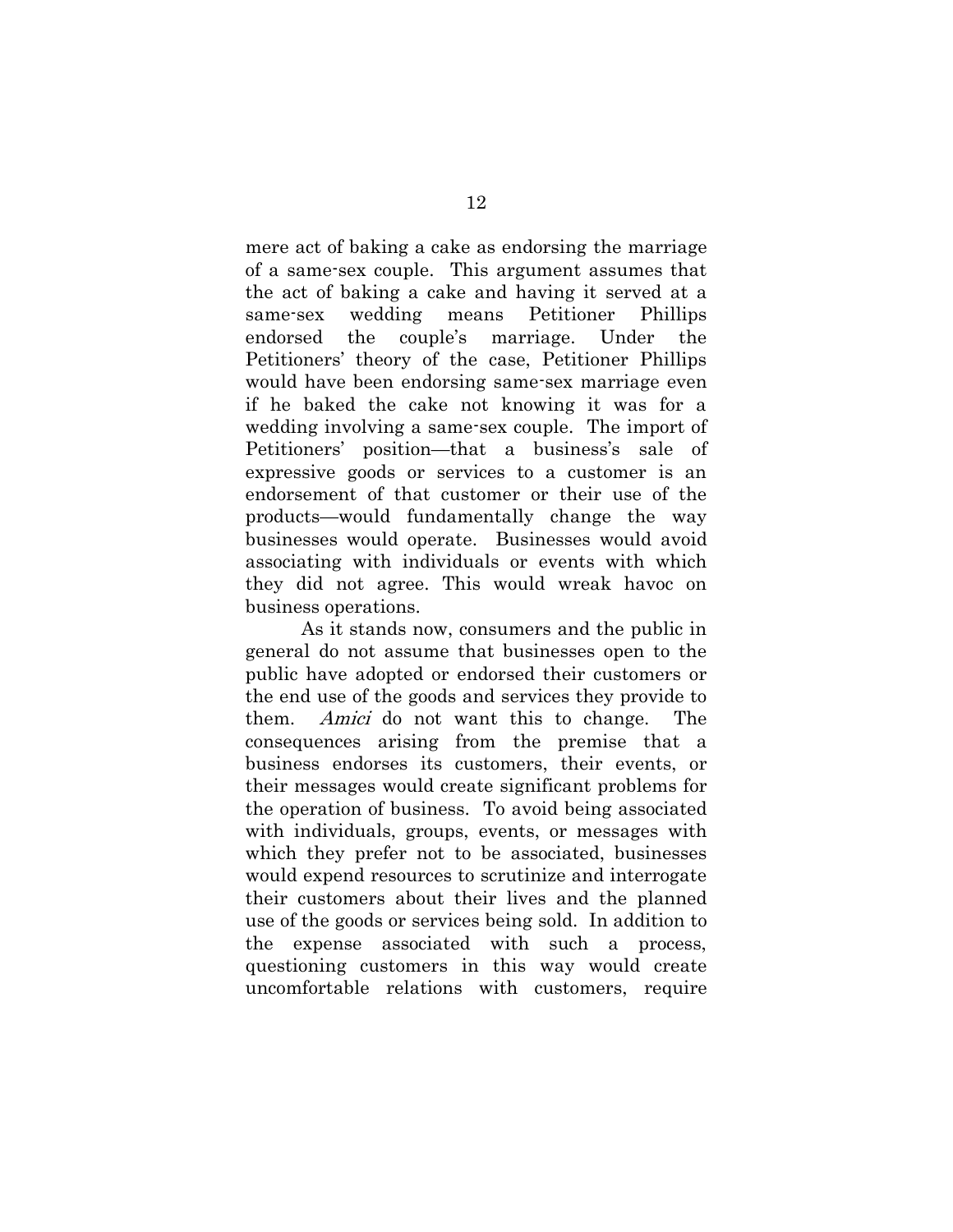businesses to pry into the private lives of their customers, result in inefficient customer service,<sup>7</sup> and may even trigger discrimination claims.

But interrogation of customers would be necessary under Petitioners' position because businesses may not be able to discern the customer's planned use from the good or service itself. For example, a customer orders a bespoke suit with the intention of wearing it to his induction in to the Ku Klux Klan, but does not immediately share this with the business. To ensure the expressive act of creating a suit will not associate the tailor with the Klan, the tailor would need to question the customer on the suit's intended use. Upon discovering this intended use, the business may decide to decline to design and create the suit because it would not want to be seen as endorsing the Ku Klux Klan.

This problem extends to *amici*'s employees as well. If a business's product counts as expression, the employee creating the product may likewise be perceived as adopting the business's message. This will prove problematic for businesses because employees potentially could refuse to do certain jobs simply because they do not want to be associated with the message. For instance, an atheist employee

l

<sup>&</sup>lt;sup>7</sup> Amici value providing top quality customer service, which affects profits. See generally Roger Hallowell, The Relationships of Customer Satisfaction, Customer Loyalty, and Profitability: An Empirical Study, 7 INT'L J. SERV. INDUS. MGMT. 27 (1996) (finding a correlation between customer satisfaction and profitability).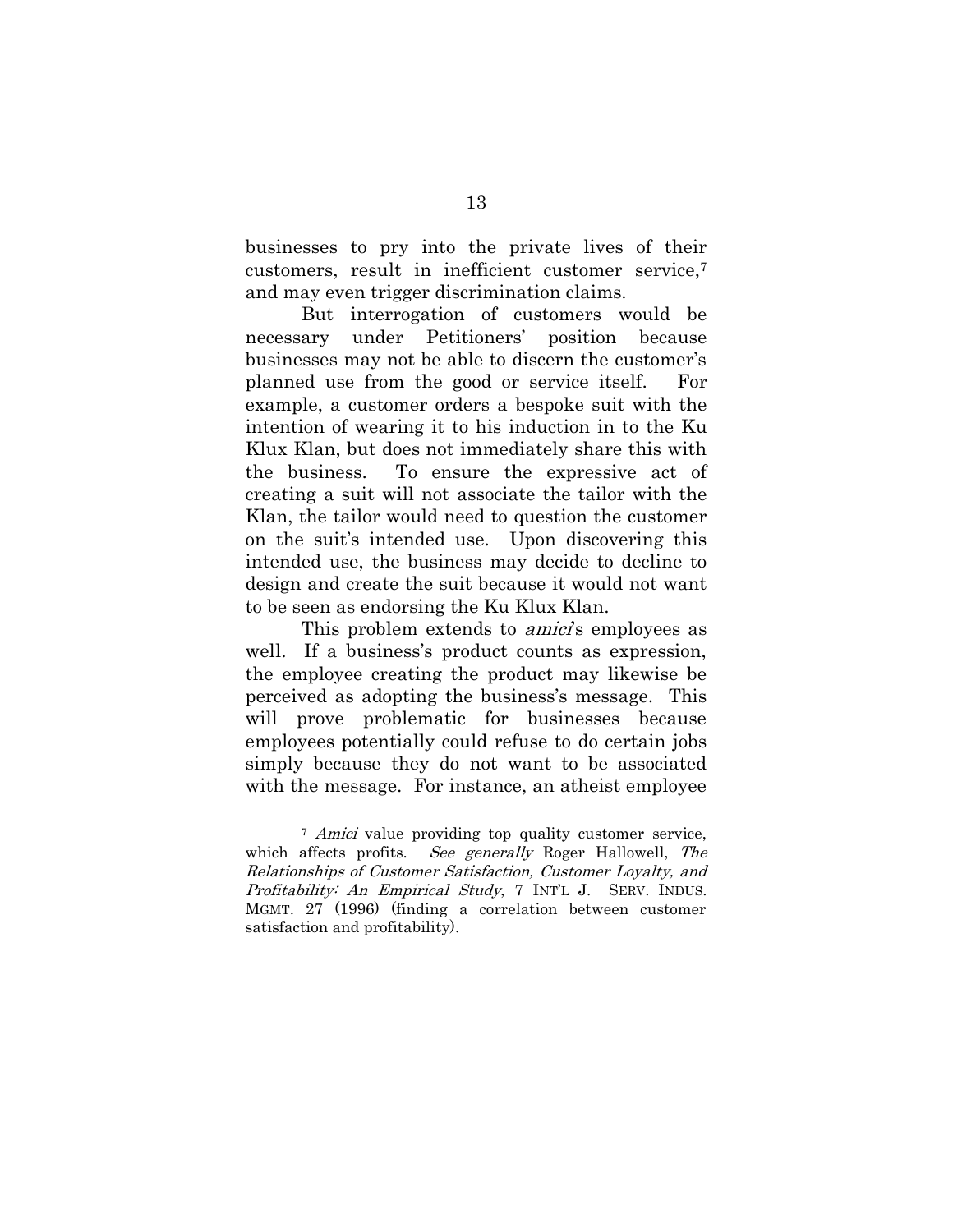may refuse to make an Easter cake because the cake would be expressing a view that supported a belief in Christ. While the business could compel the employee to make the cake,<sup>8</sup> such compulsion has potential negative consequences for a business, including: (1) the employee could resign, resulting in the loss of valuable talent and cost associated with rehiring and retraining; <sup>9</sup> (2) the employee could remain at work with low morale, productivity, and job satisfaction; or (3) disciplining an employee could create division among the work force.

Amici do not want their viewpoints or messages dictated by the goods and services they provide to customers. Goods created for customers or services performed for customers are and should remain the expression of the customer, not the business.

<sup>8</sup> Businesses engage in private action, not state action.

<sup>9</sup> See Sophia Kerby & Crosby Burns, The Top 10 Economic Facts of Diversity in the Workplace, CTR. FOR AM. PROGRESS (July 12, 2012) ("The failure to retain qualified employees results in avoidable turnover-related costs at the expense of a company's profits.") https://tinyurl.com/y7h9wbjg; John P. Hausknecht et al., Unit-Level Voluntary Turnover Rates and Customer Service Quality: Implications of Group Cohesiveness, Newcomer Concentration, and Size, 94 J. APPLIED PSYCH., 1068, 1074 (2009) (finding that turnover was a "leading indicator of customer retention, revenue growth, and profitability").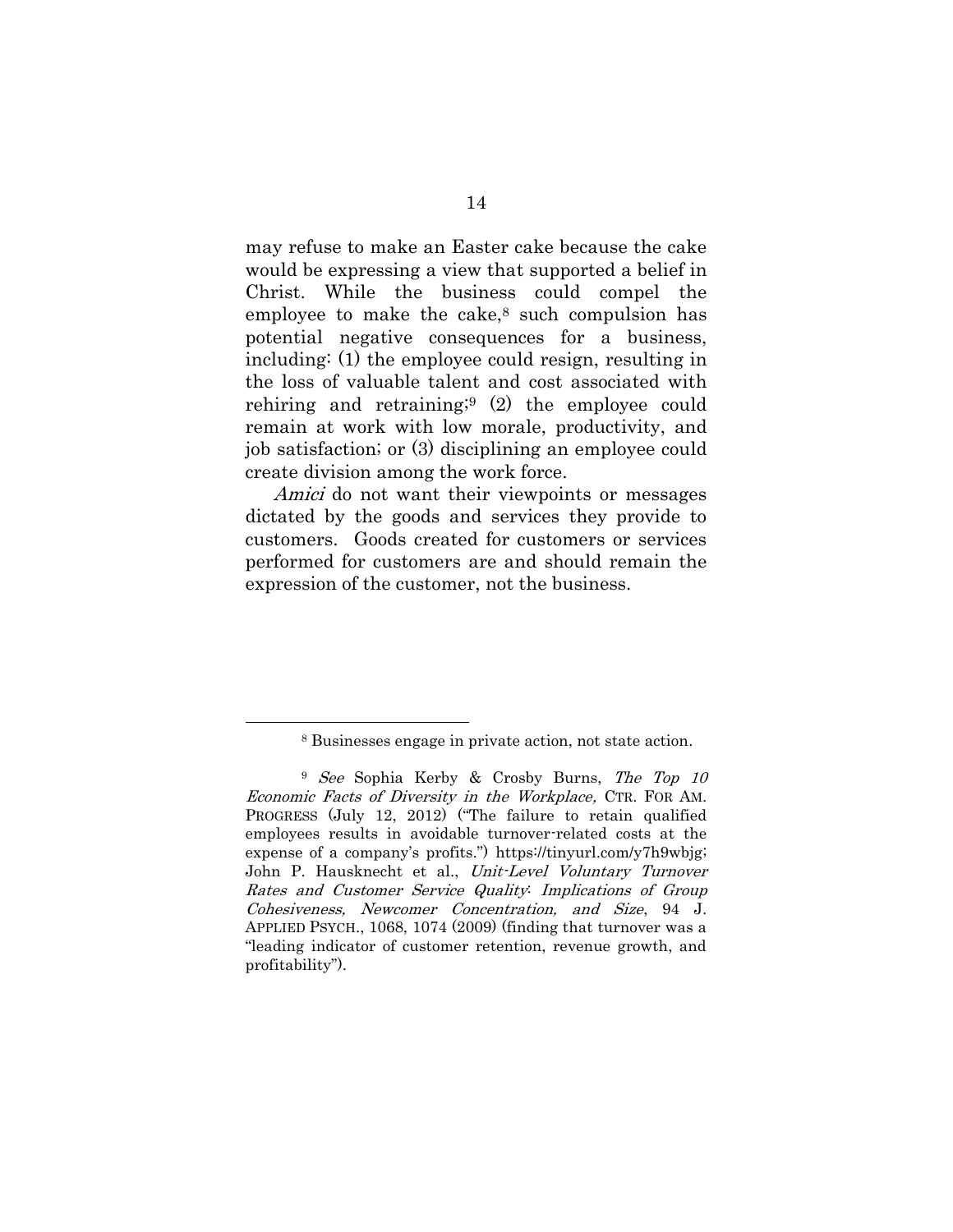## <span id="page-20-0"></span>D. Speech and Religious-Based Exemptions Would Create Holes in Non-Discrimination Laws That May Subject Amici's Employees to Discrimination Inside and Outside of the Workplace.

Safeguarding the dignified and respectful treatment of their employees is of upmost importance to amici. Indeed, this is why they adopt robust non-discrimination policies and diversity and inclusion policies.<sup>10</sup> Amici adopt these policies not only for moral reasons, but because they are good for business. Such policies are tied to increases in profitability; <sup>11</sup> they promote diverse and inclusive

<sup>10</sup> For example, 92% of Fortune 500 companies and 99% of the companies surveyed by the Human Rights Campaign in the United States in 2017 provide explicit sexual orientation non-discrimination protections. See Human Rights Campaign Foundation, Corporate Equality Index 2017, at 7. 82% of Fortune 500 companies and 98% of the companies surveyed by the Human Rights Campaign in the United States in 2017 provide explicit gender identity non-discrimination protections. See id.

<sup>11</sup> See Credit Suisse ESG Research, LGBT: The Value of Diversity 1 (Apr. 2016) (finding that 270 companies that openly support and embrace LGBT employees outperformed and had returns on equity and cash flow that were 10% to 21% higher); M. V. Lee Badgett et al., The Business Impact of LGBT-Supportive Workplace Policies, WILLIAMS INST. UCLA, 23 (May 2013) (finding that the "more robust a company's LGBTfriendly policies, the better its stock performed over the course of four years (2002-2006), compared to other companies in the same industry over the same period of time"); Janell L. Blazovich, et al., Do Gay-Friendly Corporate Policies Enhance Firm Performance? 35-36 (Apr. 2013) ("[F]irms with gay-(Continued …)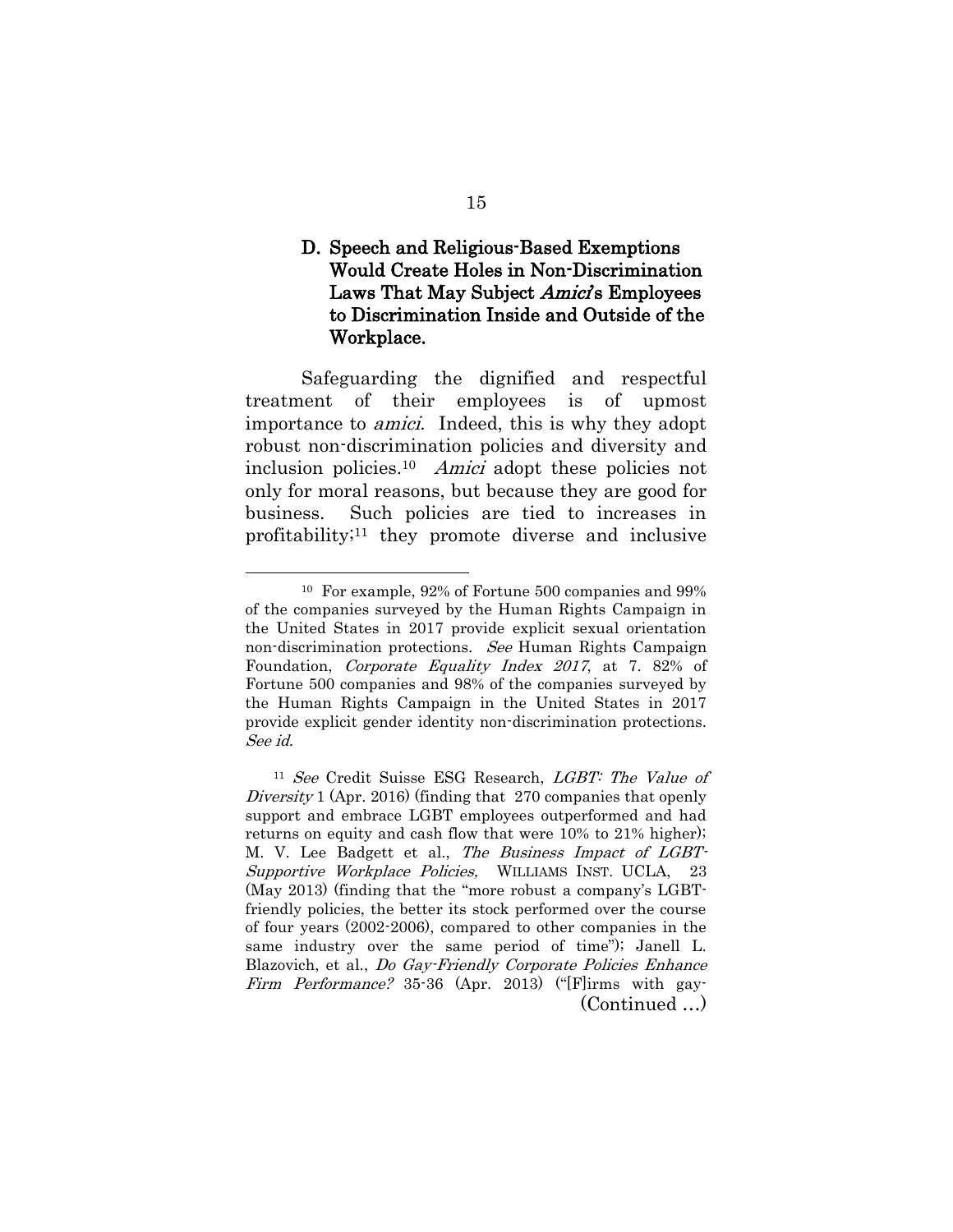workplaces, which are more receptive to new ideas and opportunities;12 and they allow all employees to be their full and true selves in the workplace, which in turn, increases their on-the-job morale.<sup>13</sup> Moreover, diverse workforces help "capture new clients."14 In contrast, companies that do not

l

<sup>13</sup> See Kenji Yoshino & Christie Smith, Uncovering Talent: A New Model of Inclusion, DELOITTE UNIV. LEADERSHIP CTR. (Dec. 2013) (reporting on the "negative impacts" felt by all employees when they feel uncomfortable expressing all parts of their identity at work). The positive effects of nondiscrimination policies improve the performance of non-LGBT employees as well. See Crosby Burns, The Costly Business of Discrimination, CTR. FOR AM. PROGRESS 34 (Mar. 2012) ("When gay and transgender employees work in environments where they do not have to hide their sexual orientation and gender identity from their coworkers, everybody's productivity is enhanced, including straight and nontransgender colleagues.").

<sup>14</sup> See Global Diversity & Inclusion: Fostering Innovation Through a Diverse Workforce, FORBES INSIGHTS 11 (July 2011); see also Badgett, Business Impact of LGBT, supra note 11, at 21 (explaining that many local governments *require* that their contractors have LGBT supportive hiring practices).

friendly policies benefit on key factors of financial performance, which . . . increase the investor perception of the firm as proxied by stock price movements.").

<sup>&</sup>lt;sup>12</sup> See Feng Li & Venky Nagar, Diversity and Performance, 59 MGMT. SCI. 529, 531 (2013); see also Sylvia Ann Hewlett, et al., How Diversity Can Drive Innovation, HARV. BUS. REV. (Dec. 2013) (finding that diversity "unlocks innovation by creating an environment where 'outside the box' ideas are heard") https://tinyurl.com/j8nyu8k.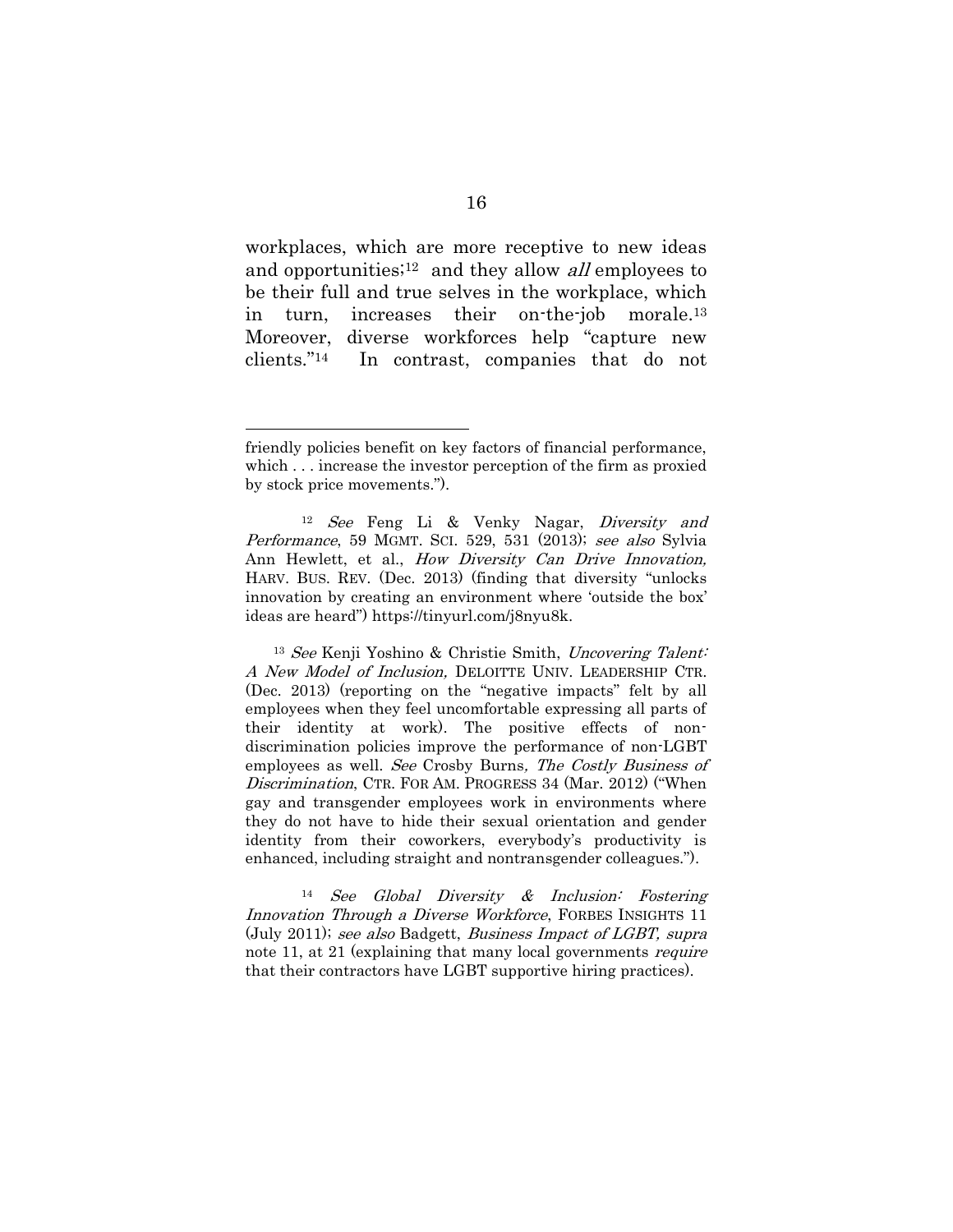encourage diversity and inclusiveness, "leave employees feeling isolated and fearful."<sup>15</sup>

But *amici*'s non-discrimination policies can only go so far. Employer non-discrimination policies cannot protect employees from discrimination outside of the workplace—amici must rely on state law to do that. If state non-discrimination laws like Colorado's are weakened by religious- and speechbased exemptions, *amici*'s employees are more likely to encounter discrimination when purchasing goods and services in their communities. Indeed, empirical evidence shows that sexual orientation discrimination tends to be higher in jurisdictions without non-discrimination laws.<sup>16</sup>

Amici's diverse employees may be unable to engage in ordinary, everyday commercial transactions because of their identity if Petitioners' views were adopted. Amici object to such treatment of their employees—or any individual for that matter—on principle, and also for practical reasons. Amici's employees who are subjected to such discrimination will suffer emotional and psychological harm, $17$  which is likely to negatively

l

<sup>17</sup> See Stress in America: The Impact of Discrimination, AM. PSYCHOL. ASSN. 8 (Mar. 2016) (discussing how discrimination is associated with higher stress levels and certain health (Continued …)

<sup>&</sup>lt;sup>15</sup> See Todd Sears, et al., Thinking Outside the Closet: How Leaders Can Leverage the LGBT Talent Opportunity OUT ON THE STREET 3 (2012).

<sup>&</sup>lt;sup>16</sup> András Tilcsik, Pride and Prejudice: Employment Discrimination Against Openly Gay Men in the United States, 117 AM. J. SOCIOLOGY. 586, 614-15 (2011).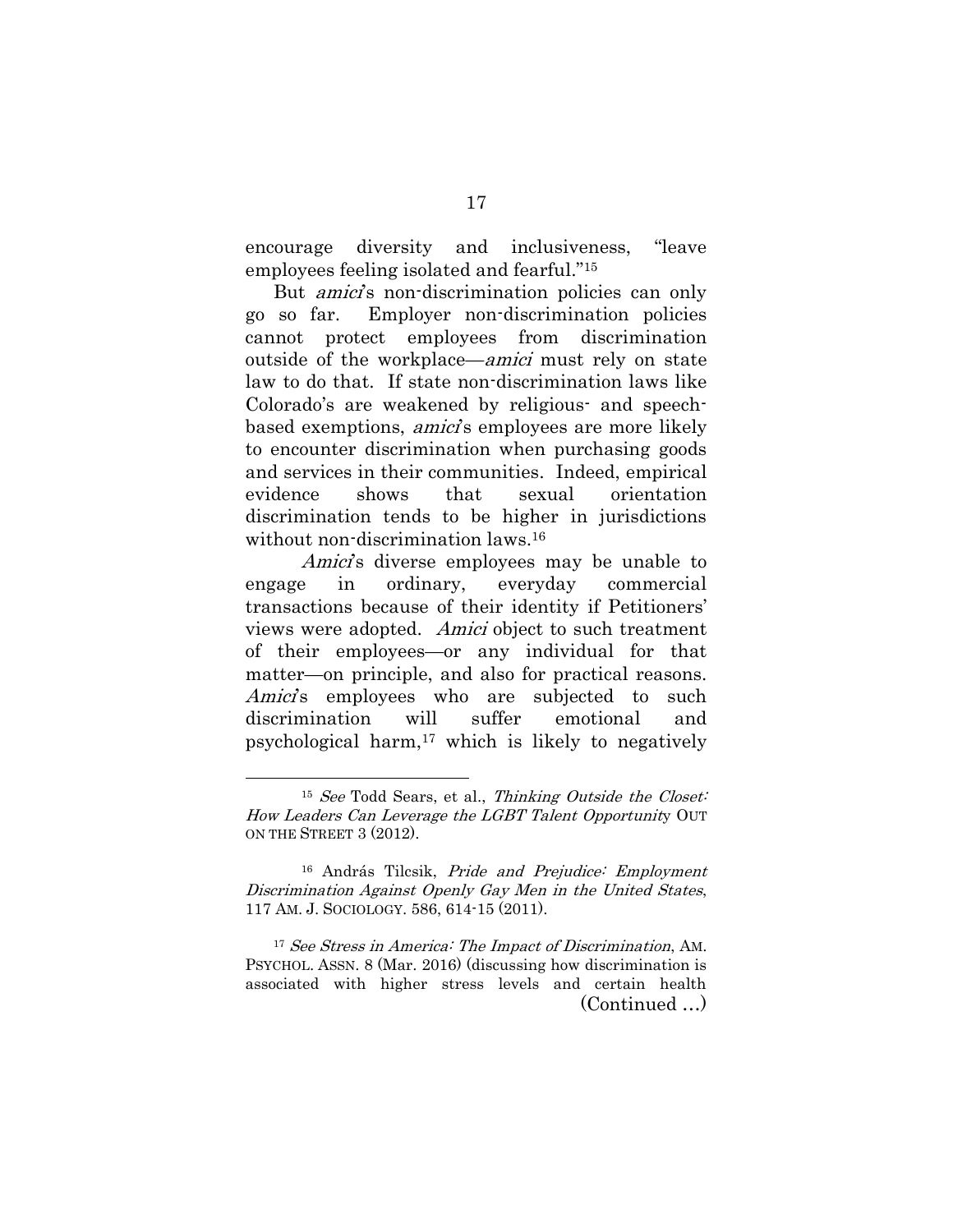affect their job performance and productivity. Amici's efforts to create inclusive work environments for all of their employees will be undercut if their employees are being discriminated against in their own communities. Thus, a ruling for the Petitioners would mean that employees choose to work for a company because of its non-discrimination policies, but then must live in an environment where, as a customer, discrimination is permissible.

Decreased efficacy of states' nondiscrimination laws would also negatively affect amici's employees as they interact with other businesses as a part of their job. It is a fact of the modern marketplace that businesses do not function in silos. Purchasing goods and conducting transactions are essential aspects of operating a business and require companies and their employees to interact with each other. Petitioners' desired ruling could result in *amici*'s employees being turned away from businesses because those businesses assert a speech or religious objection to serving the employee.

Amici's business would suffer greatly under such conditions. For example, if a gay employee organized a private restaurant lunch with a client, but the restaurant's chef did not want to craft his

l

disparities); Jennifer C. Pizer, et al., Evidence of Persistent and Pervasive Workplace Discrimination Against LGBT People: The Need for Federal Legislation Prohibiting Discrimination and Providing for Equal Employment Benefits, 45 LOY. L.A.L. REV. 715, 738 (2012) ("Research shows that experiencing discrimination can affect an individual's mental and physical health.").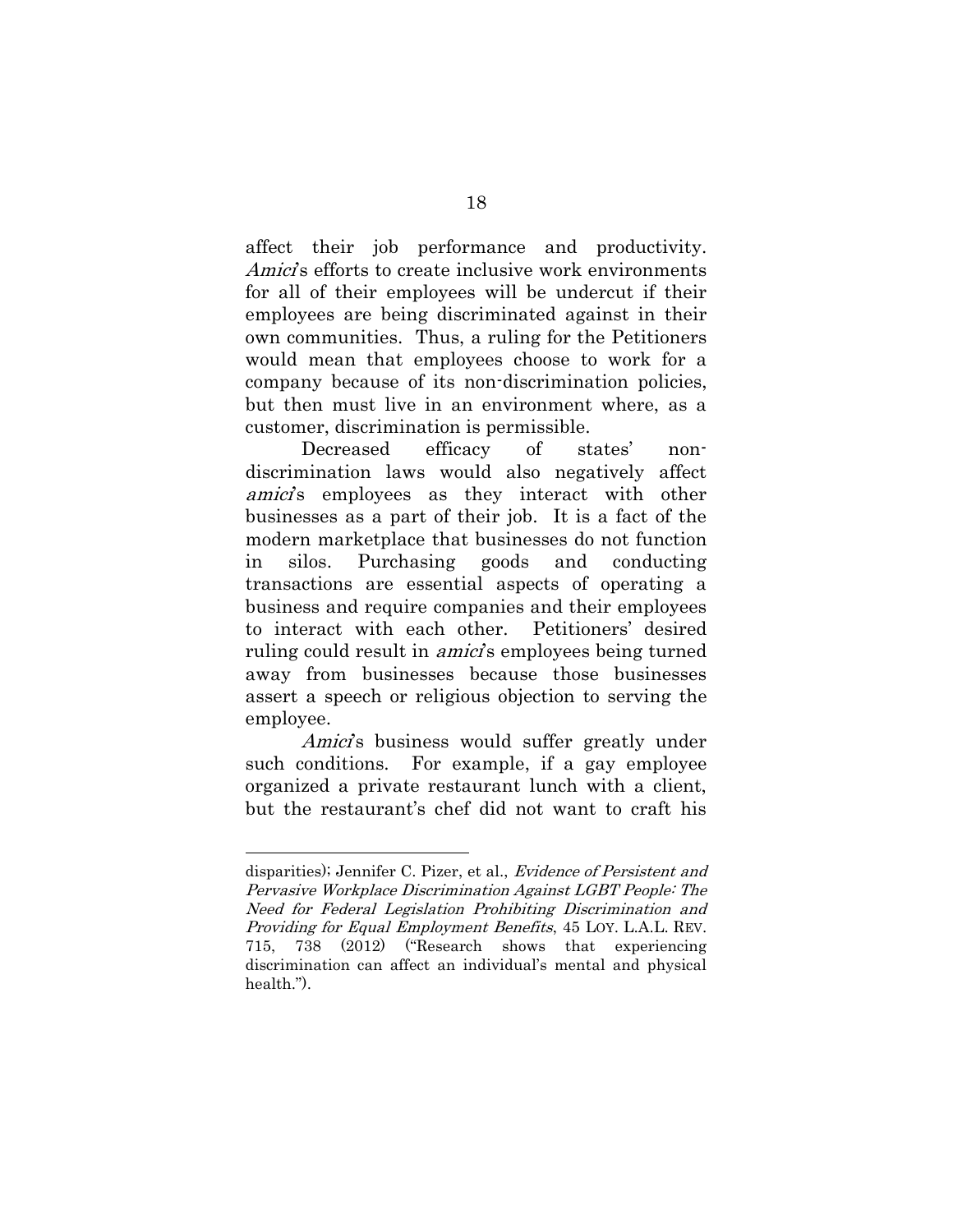specialty dishes for a gay person, the employee could be both embarrassed and precluded from conducting business affairs. Or, if a Muslim employee at a department store hired an interior designer to redesign a certain section of the store and the designer refused service because of the Muslim employee's religion, the employee would be injured and the employer would waste time and resources identifying a different designer. Indeed, such conduct could also result in spill-over consequences for employees and employers in their careers and workplaces.<sup>18</sup>

Amici's success as companies depends upon fair treatment of their employees, which permits smooth, consistent, and predictable business transactions. If permissible discrimination prevents amici's employees from conducting business with other companies, amici cannot conduct their businesses efficiently or effectively.

## <span id="page-24-0"></span>IV. CONCLUSION

l

Non-discrimination laws ensure that customers are able to purchase goods and services regardless of their identity. Adopting the

<sup>18</sup> Jackie Robinson considered quitting baseball when, during his first Spring training with the Brooklyn Dodgers' minor-league affiliate, multiple municipal authorities objected to black and white players on the same team, forcing the cancellation of games. Christopher Lamb, Robinson Made History in Florida Before He Made History in Brooklyn HUFFINGTON POST (June 14, 2013). Other employers may have considered Mr. Robinson to have been a liability.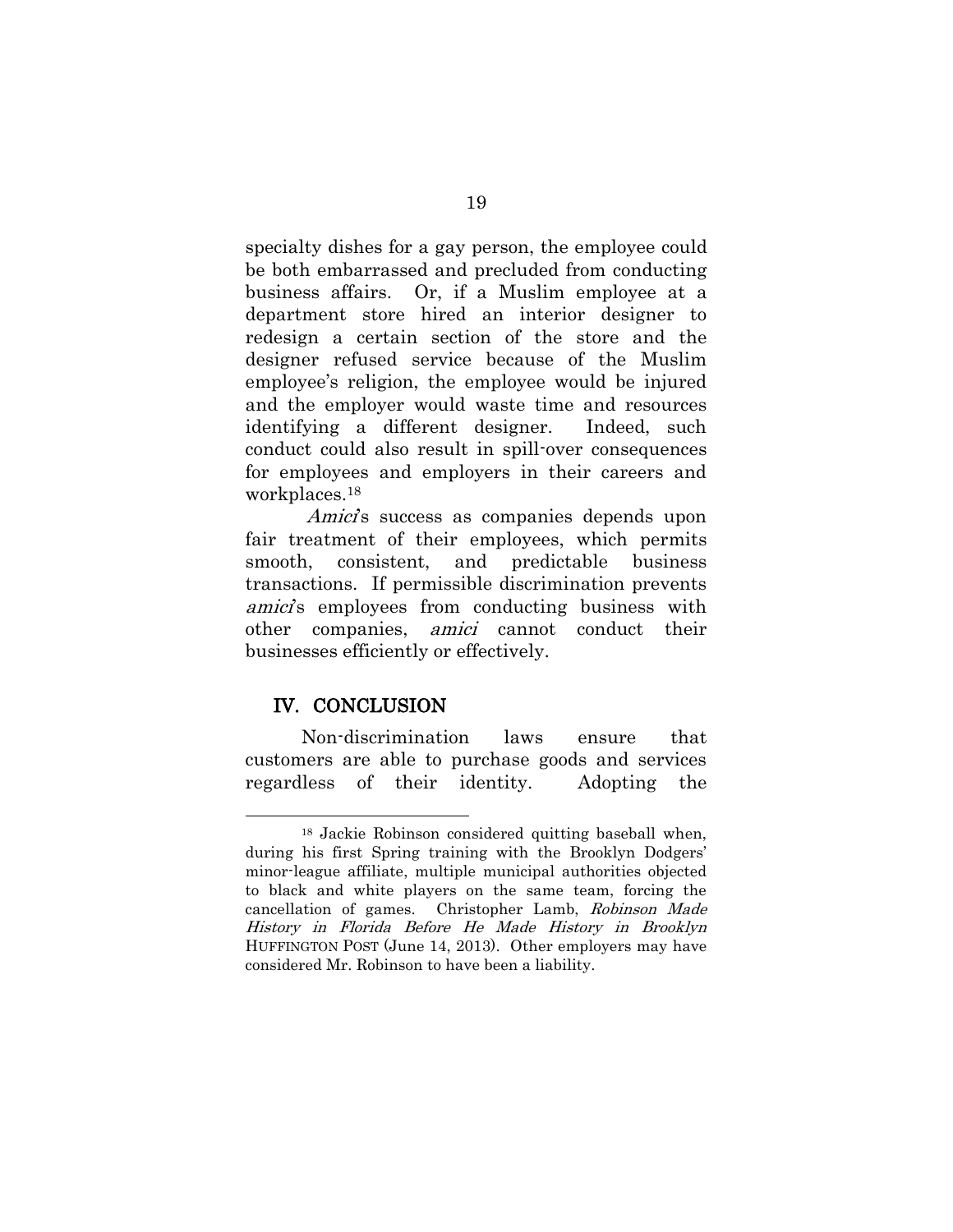Petitioners' broad and difficult-to-administer position establishing when businesses can opt out of nondiscrimination laws and other laws of general applicability will negatively affect *amici*'s ability to operate efficiently, keep administrative costs low, promote profitability, maintain their diverse and inclusive environment, and ensure the dignified treatment of their employees. Amici respectfully urge that the judgment of the Colorado Court of Appeals be affirmed.

Respectfully Submitted,

ROBERT COHEN TAYLOR & COHEN LLP 40 Worth St., 10th Fl. New York, NY 10013 (646) 527-7377

rcohen@taylorcohenllp.com 1330 Connecticut Avenue, JONATHAN B. SALLET Counsel of Record SARAH D. GORDON LAURA LANE-STEELE STEPTOE & JOHNSON LLP N.W. Washington, D.C. 20036 (202) 429-8124 jsallet@steptoe.com

October 30, 2017

Counsel for Amici Curiae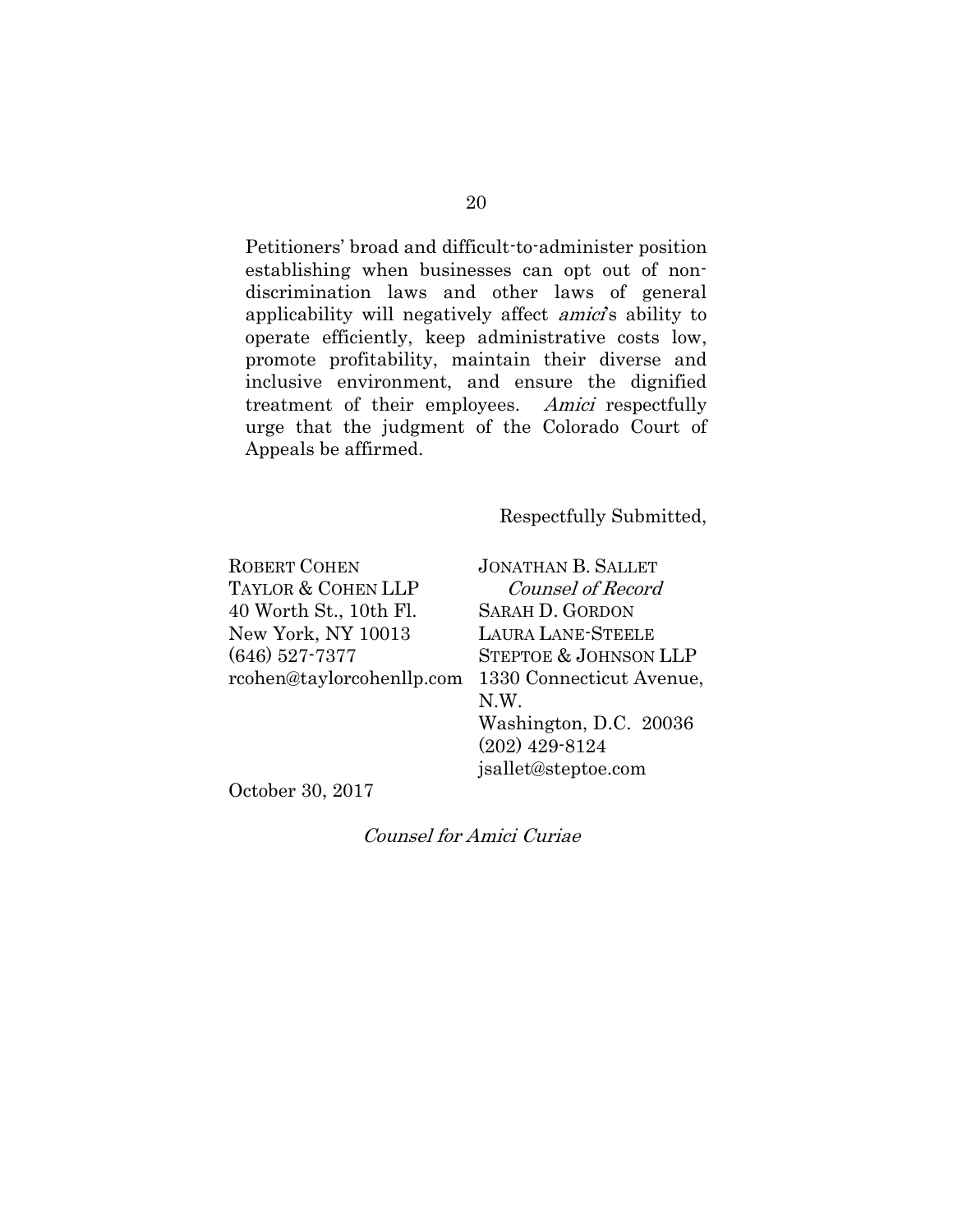#### APPENDIX

The businesses and organizations that join this brief are (in alphabetical order):

- 1. Affirm, Inc.
- 2. Airbnb, Inc.
- 3. Amalgamated Bank
- 4. Amazon.com, Inc.
- 5. American Airlines
- 6. Apple
- 7. Ben & Jerry's Homemade Inc.
- 8. Choice Hotels, International
- 9. Cisco Systems, Inc.
- 10.Citigroup Inc.
- 11.Deutsche Bank
- 12.Glassdoor, Inc.

13. Intel Corporation

Denotes amici represented solely by Taylor & Cohen LLP. All other amici are represented solely by Steptoe & Johnson LLP.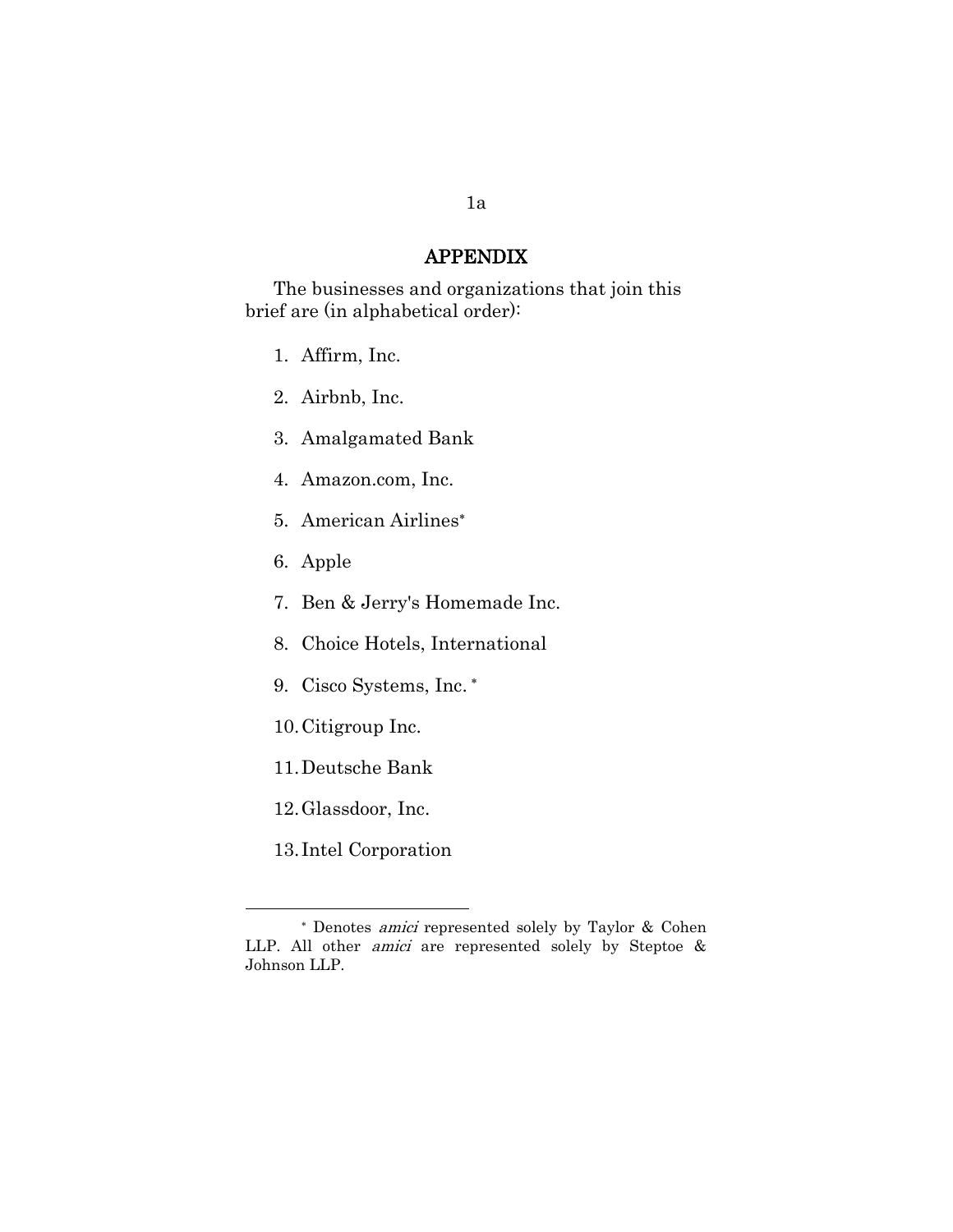- 14.John Hancock
- 15.Levi Strauss & Co.
- 16.Linden Research, Inc.
- 17.Lyft Inc.
- 18.Marriott International, Inc.
- 19.MassMutual
- 20.Mitchell Gold + Bob Williams
- 21.MongoDB, Inc.
- 22.National Gay & Lesbian Chamber of Commerce
- 23.NIO U.S.
- 24.PayPal Holdings, Inc.
- 25.Pfizer Inc
- 26.Postmates Inc
- 27.PricewaterhouseCoopers LLP
- 28.Prudential Financial, Inc.
- 29.Replacements, Ltd.
- 30.salesforce.com, inc.
- 31.SurveyMonkey